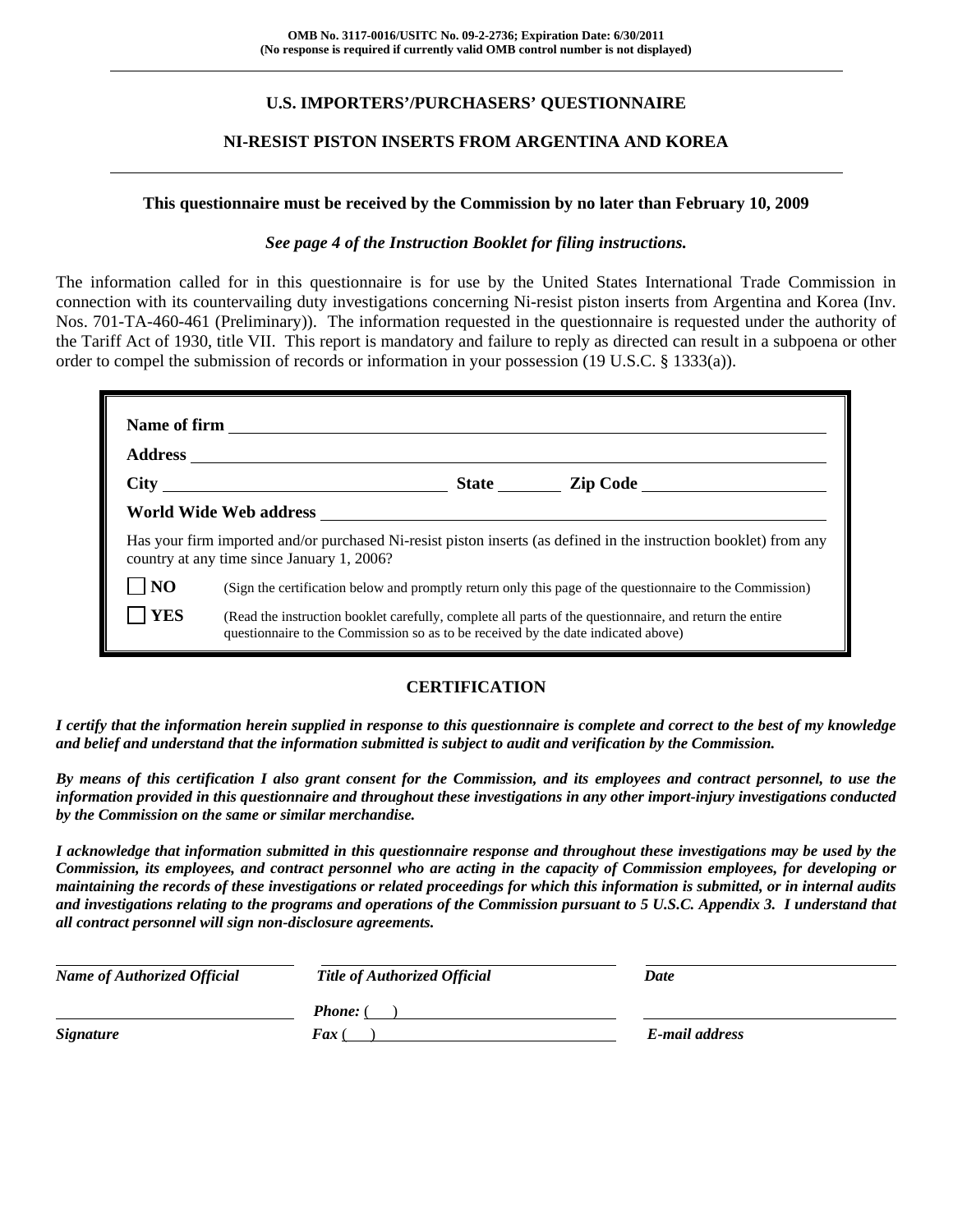U.S. Importers'/Purchasers' Questionnaire – Ni-Resist Piston Inserts from Argentina and Korea Page 2

# **PART I.—GENERAL INFORMATION**

The questions in this questionnaire have been reviewed with market participants to ensure that issues of concern are adequately addressed and that data requests are sufficient, meaningful, and as limited as possible. Public reporting burden for this questionnaire is estimated to average 40 hours per response, including the time for reviewing instructions, searching existing data sources, gathering the data needed, and completing and reviewing the questionnaire. Send comments regarding the accuracy of this burden estimate or any other aspect of this collection of information, including suggestions for reducing the burden, to the Office of Investigations, U.S. International Trade Commission, 500 E Street, SW, Washington, DC 20436.

I-1a. Please report below the actual number of hours required and the cost to your firm of preparing the reply to this questionnaire and completing the form.

hours dollars

- I-1b. We are interested in any comments you may have for improving this questionnaire in general or the clarity of specific questions. Please attach such comments to your response or send them to the above address.
- I-2. Provide the name and address of establishment(s) covered by this questionnaire (see page 3 of the instruction booklet for reporting guidelines). If your firm is publicly traded, please specify the stock exchange and trading symbol.

|           | Is your firm owned, in whole or in part, by any other firm? |                        |
|-----------|-------------------------------------------------------------|------------------------|
| $\Box$ No | $\Box$ Yes--List the following information                  |                        |
| Firm name | Address                                                     | Extent of<br>ownership |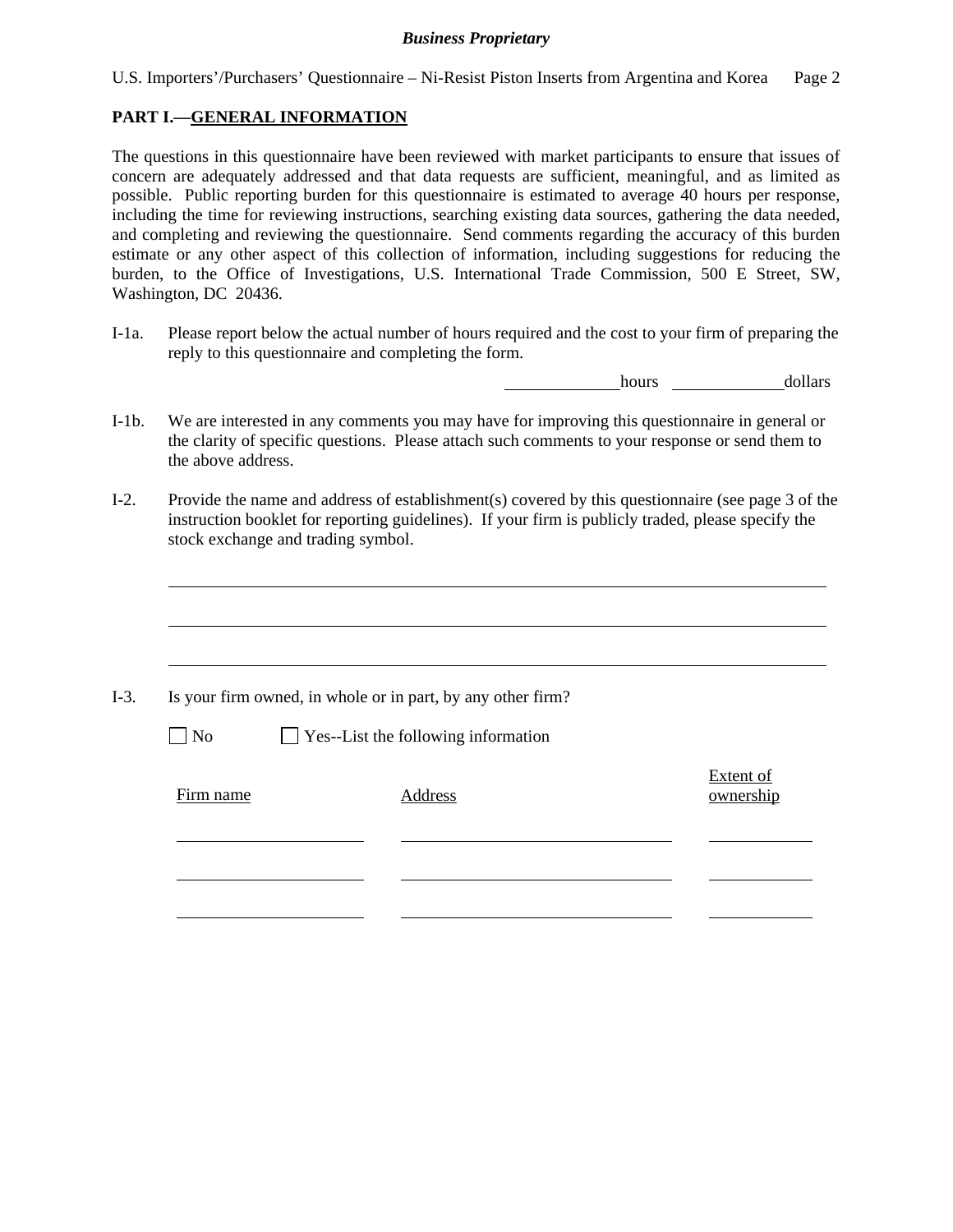U.S. Importers'/Purchasers' Questionnaire – Ni-Resist Piston Inserts from Argentina and Korea Page 3

# **PART I.--GENERAL INFORMATION***--Continued*

I-4. Does your firm have any related firms, either domestic or foreign, which are engaged in importing Ni-resist piston inserts from Argentina and/or Korea into the United States or which are engaged in exporting Ni-resist piston inserts from Argentina and/or Korea to the United States?

| Firm name                                                                                                                           | <b>Address</b> | <b>Affiliation</b>                                                                                                                              |
|-------------------------------------------------------------------------------------------------------------------------------------|----------------|-------------------------------------------------------------------------------------------------------------------------------------------------|
|                                                                                                                                     |                |                                                                                                                                                 |
|                                                                                                                                     |                | Does your firm have any related firms, either domestic or foreign, which are engaged in the                                                     |
| production of Ni-resist piston inserts?                                                                                             |                |                                                                                                                                                 |
| Firm name                                                                                                                           | Address        | Affiliation                                                                                                                                     |
|                                                                                                                                     |                |                                                                                                                                                 |
| inserts. More than one answer may be applicable.                                                                                    |                | Please indicate the nature of your firm's importing operations as they pertain to Ni-resist piston                                              |
| Importer of record                                                                                                                  |                | Takes title to the imported product(s)                                                                                                          |
| Consignee of the imported products $(s)$<br>the consignees below (firm name, address, telephone number, and individual to contact). |                | Customs broker or freight forwarder.<br>If your firm is an importer of record of Ni-resist piston inserts but is not the consignee, please list |
| Firm name                                                                                                                           | <b>Address</b> | Contact person and phone<br>number                                                                                                              |
|                                                                                                                                     |                |                                                                                                                                                 |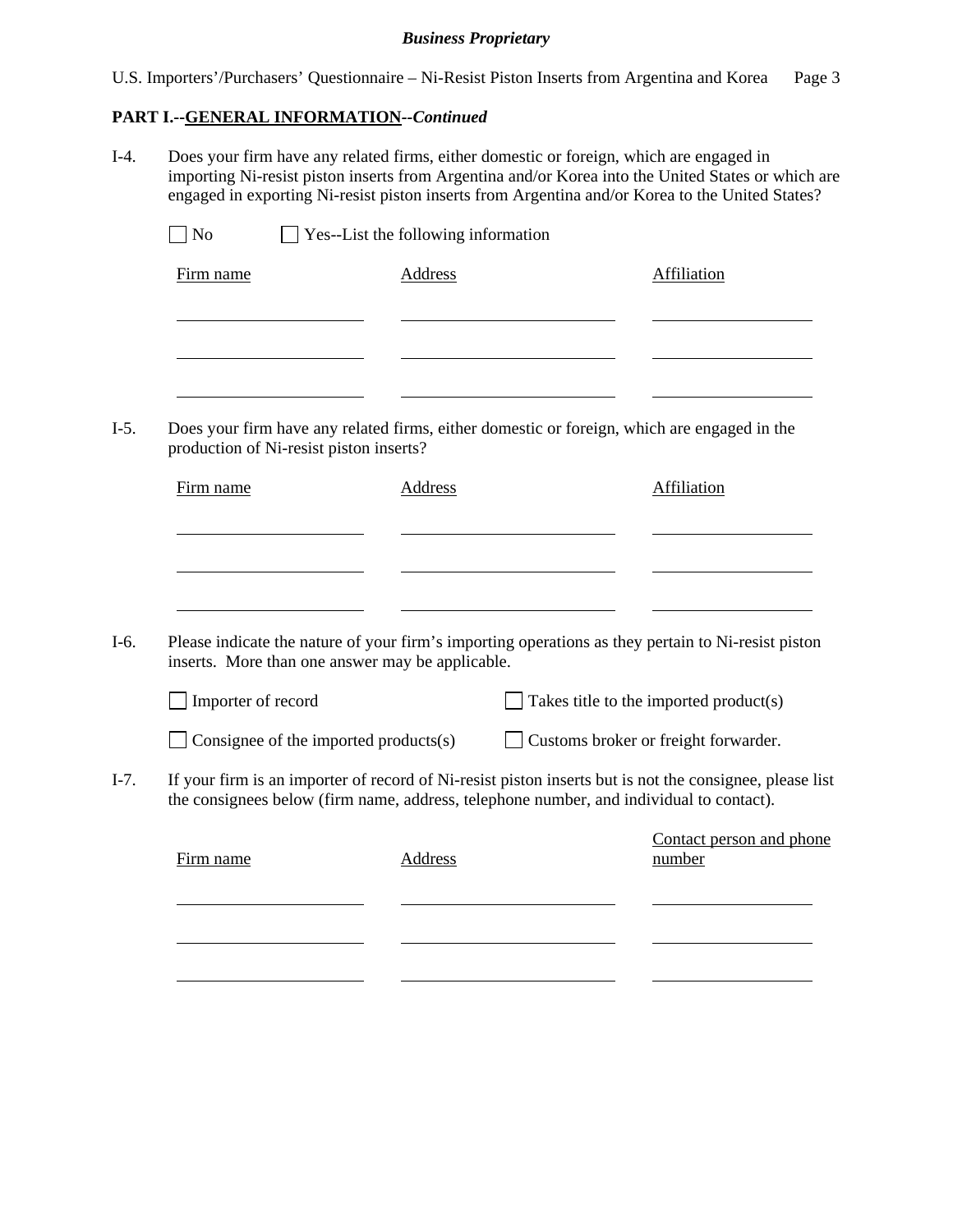U.S. Importers'/Purchasers' Questionnaire – Ni-Resist Piston Inserts from Argentina and Korea Page 4

# **PART I.--GENERAL INFORMATION***--Continued*

I-8. Please indicate whether your firm enters Ni-resist piston inserts into, or withdraws such merchandise from, foreign trade zones or bonded warehouses.

|         | Foreign trade zones              |     | $\overline{\rm No}$ | Yes                                                                                                                                                                              |
|---------|----------------------------------|-----|---------------------|----------------------------------------------------------------------------------------------------------------------------------------------------------------------------------|
|         | Bonded warehouses                |     | $\overline{N}$      | Yes                                                                                                                                                                              |
| I-9.    | importation under bond) program. |     |                     | Please indicate whether your firm imports Ni-resist piston inserts under the TIB (temporary                                                                                      |
|         | N <sub>0</sub>                   | Yes |                     |                                                                                                                                                                                  |
| $I-10.$ |                                  |     |                     | To your knowledge, have the products subject to this investigation been the subject of any other<br>import relief investigations in the United States or in any other countries? |
|         | No                               |     | Yes-Please specify. |                                                                                                                                                                                  |
|         |                                  |     |                     |                                                                                                                                                                                  |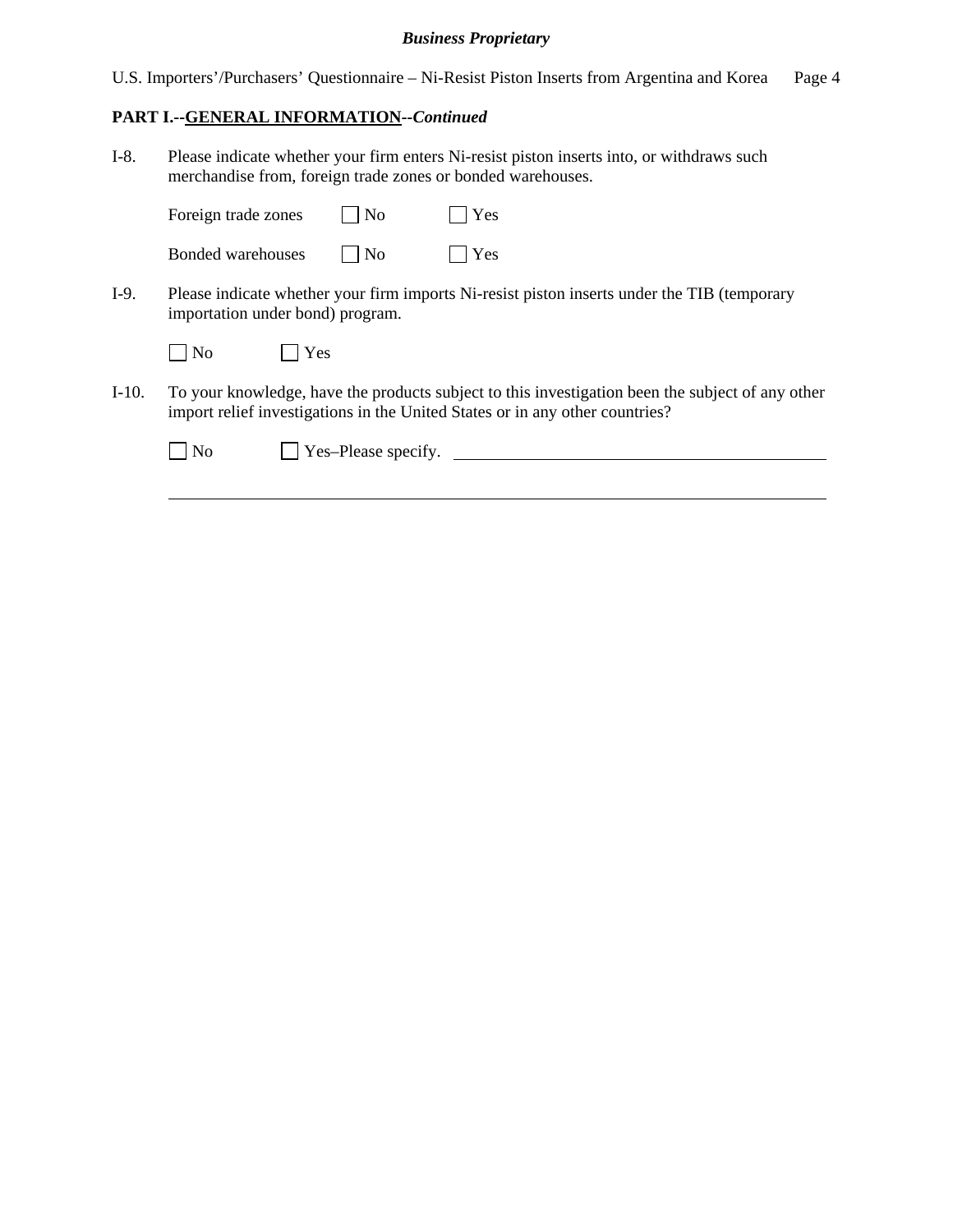U.S. Importers'/Purchasers' Questionnaire - Ni-Resist Piston Inserts from Argentina and Korea Page 5

# **PART II.--TRADE AND RELATED INFORMATION**

 $\overline{a}$ 

 $\overline{a}$ 

Further information on this part of the questionnaire can be obtained from Joshua Kaplan (202-205-3184, joshua.kaplan@usitc.gov). **Supply all data requested on a calendar-year basis**.

II-1. Who should be contacted regarding the requested trade and related information?

| Company contact:            |                                                                                                                                                                                                                                                                                                                                                 |                |  |
|-----------------------------|-------------------------------------------------------------------------------------------------------------------------------------------------------------------------------------------------------------------------------------------------------------------------------------------------------------------------------------------------|----------------|--|
|                             | Name and title                                                                                                                                                                                                                                                                                                                                  |                |  |
|                             | Phone number                                                                                                                                                                                                                                                                                                                                    | E-mail address |  |
|                             | Has your firm experienced any plant openings, relocations, expansions, acquisitions,<br>consolidations, closures, or prolonged shutdowns because of strikes or equipment failure; or any<br>other change in the character of your operations or organization relating to the importation of Ni-<br>resist piston inserts since January 1, 2006? |                |  |
| $\overline{\phantom{a}}$ No | Yes--Supply details as to the time, nature, and significance of such changes.                                                                                                                                                                                                                                                                   |                |  |
|                             |                                                                                                                                                                                                                                                                                                                                                 |                |  |
|                             |                                                                                                                                                                                                                                                                                                                                                 |                |  |
|                             |                                                                                                                                                                                                                                                                                                                                                 |                |  |
|                             | Has your firm imported or arranged for the importation of Ni-resist piston inserts from Argentina<br>and/or Korea for delivery after December 31, 2008?                                                                                                                                                                                         |                |  |
| N <sub>o</sub>              | Yes-Indicate when such orders are to be delivered and the quantities<br>involved.                                                                                                                                                                                                                                                               |                |  |
|                             |                                                                                                                                                                                                                                                                                                                                                 |                |  |
|                             |                                                                                                                                                                                                                                                                                                                                                 |                |  |
|                             |                                                                                                                                                                                                                                                                                                                                                 |                |  |
|                             | If your firm also produces Ni-resist piston inserts in the United States, please indicate your<br>reasons for importing this product. If your reasons differ by source, please elaborate.                                                                                                                                                       |                |  |
|                             |                                                                                                                                                                                                                                                                                                                                                 |                |  |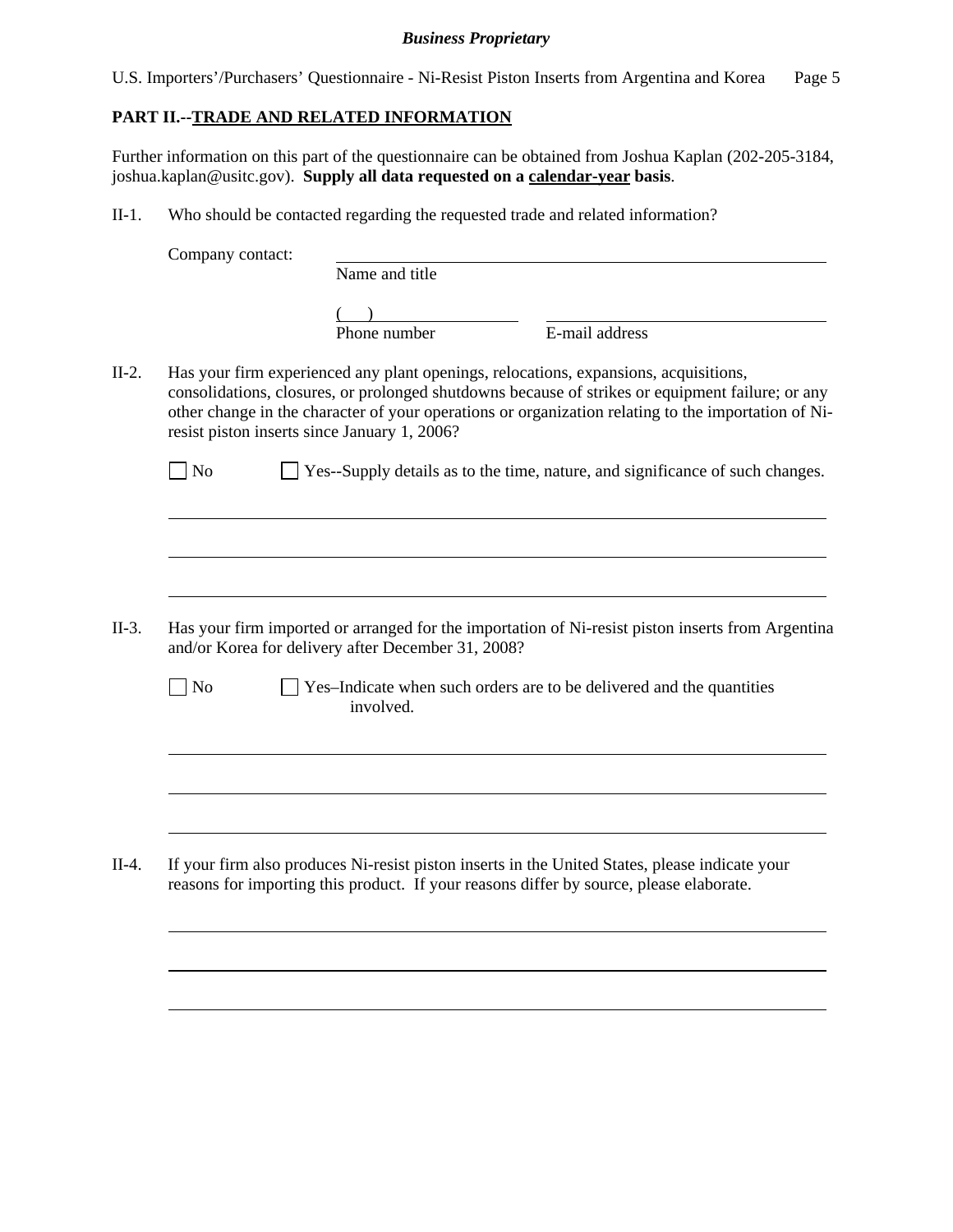U.S. Importers'/Purchasers' Questionnaire - Ni-Resist Piston Inserts from Argentina and Korea Page 6

# **PART II.--TRADE AND RELATED INFORMATION***--Continued*

II-5. Has your firm imported Ni-resist piston inserts for end uses other than diesel engine pistons?

| $\Box$ No | $\Box$ Yes--Please identify below. | $\Box$ End use unknown. |
|-----------|------------------------------------|-------------------------|
|           |                                    |                         |

End use(s):

- II-6. Under which 10-digit Harmonized Tariff Schedule of the United States classification number(s) has your firm imported Ni-resist piston inserts?
- II-7a. **IMPORTS FROM ARGENTINA**.–Report your firm's imports and your firm's shipments and inventories of Ni-resist piston inserts imported from Argentina by your firm during the specified periods. (See definitions in the instruction booklet.)

# **ARGENTINA**

| Quantity (in pounds), value (in dollars)                                                                                                                                                                                                                                                                                        |                       |      |      |  |  |  |
|---------------------------------------------------------------------------------------------------------------------------------------------------------------------------------------------------------------------------------------------------------------------------------------------------------------------------------|-----------------------|------|------|--|--|--|
|                                                                                                                                                                                                                                                                                                                                 | <b>Calendar years</b> |      |      |  |  |  |
| <b>Item</b>                                                                                                                                                                                                                                                                                                                     | 2006                  | 2007 | 2008 |  |  |  |
| Beginning-of-period inventories (quantity)                                                                                                                                                                                                                                                                                      |                       |      |      |  |  |  |
| $Imports:$ <sup>1</sup>                                                                                                                                                                                                                                                                                                         |                       |      |      |  |  |  |
| Quantity of imports                                                                                                                                                                                                                                                                                                             |                       |      |      |  |  |  |
| Value of imports                                                                                                                                                                                                                                                                                                                |                       |      |      |  |  |  |
| U.S. shipments:                                                                                                                                                                                                                                                                                                                 |                       |      |      |  |  |  |
| <b>Commercial shipments:</b>                                                                                                                                                                                                                                                                                                    |                       |      |      |  |  |  |
| Quantity of commercial shipments                                                                                                                                                                                                                                                                                                |                       |      |      |  |  |  |
| Value of commercial shipments                                                                                                                                                                                                                                                                                                   |                       |      |      |  |  |  |
| Internal consumption/company transfers:                                                                                                                                                                                                                                                                                         |                       |      |      |  |  |  |
| Quantity of internal consumption/transfers                                                                                                                                                                                                                                                                                      |                       |      |      |  |  |  |
| Value <sup>2</sup> of internal consumption/transfers                                                                                                                                                                                                                                                                            |                       |      |      |  |  |  |
| Export shipments: <sup>3</sup>                                                                                                                                                                                                                                                                                                  |                       |      |      |  |  |  |
| Quantity of export shipments                                                                                                                                                                                                                                                                                                    |                       |      |      |  |  |  |
| Value of export shipments                                                                                                                                                                                                                                                                                                       |                       |      |      |  |  |  |
| End-of-period inventories <sup>4</sup> (quantity)                                                                                                                                                                                                                                                                               |                       |      |      |  |  |  |
| <b>Channels of distribution:</b>                                                                                                                                                                                                                                                                                                |                       |      |      |  |  |  |
| U.S. shipments to distributors (quantity)                                                                                                                                                                                                                                                                                       |                       |      |      |  |  |  |
| U.S. shipments to end users (quantity)                                                                                                                                                                                                                                                                                          |                       |      |      |  |  |  |
| $1$ Please identify the foreign producers, if known:                                                                                                                                                                                                                                                                            |                       |      |      |  |  |  |
|                                                                                                                                                                                                                                                                                                                                 |                       |      |      |  |  |  |
| $2$ Sales to related firms (including internal consumption) must be valued at fair market value. In the event that you use a<br>different basis for valuing these sales within your company, please specify that basis (e.g., cost, cost plus, etc.) and provide<br>value data using that basis for 2006, 2007, and 2008 below: |                       |      |      |  |  |  |
|                                                                                                                                                                                                                                                                                                                                 |                       |      |      |  |  |  |
| Identify your principal export markets:<br>Reconciliation of data .-- Please note that the quantities reported above should reconcile as follows: beginning-of-period                                                                                                                                                           |                       |      |      |  |  |  |
| inventories, plus production, less total shipments, equals end-of-period inventories. Do the data reported reconcile?                                                                                                                                                                                                           |                       |      |      |  |  |  |
|                                                                                                                                                                                                                                                                                                                                 |                       |      |      |  |  |  |
| Yes<br>No--Please explain:                                                                                                                                                                                                                                                                                                      |                       |      |      |  |  |  |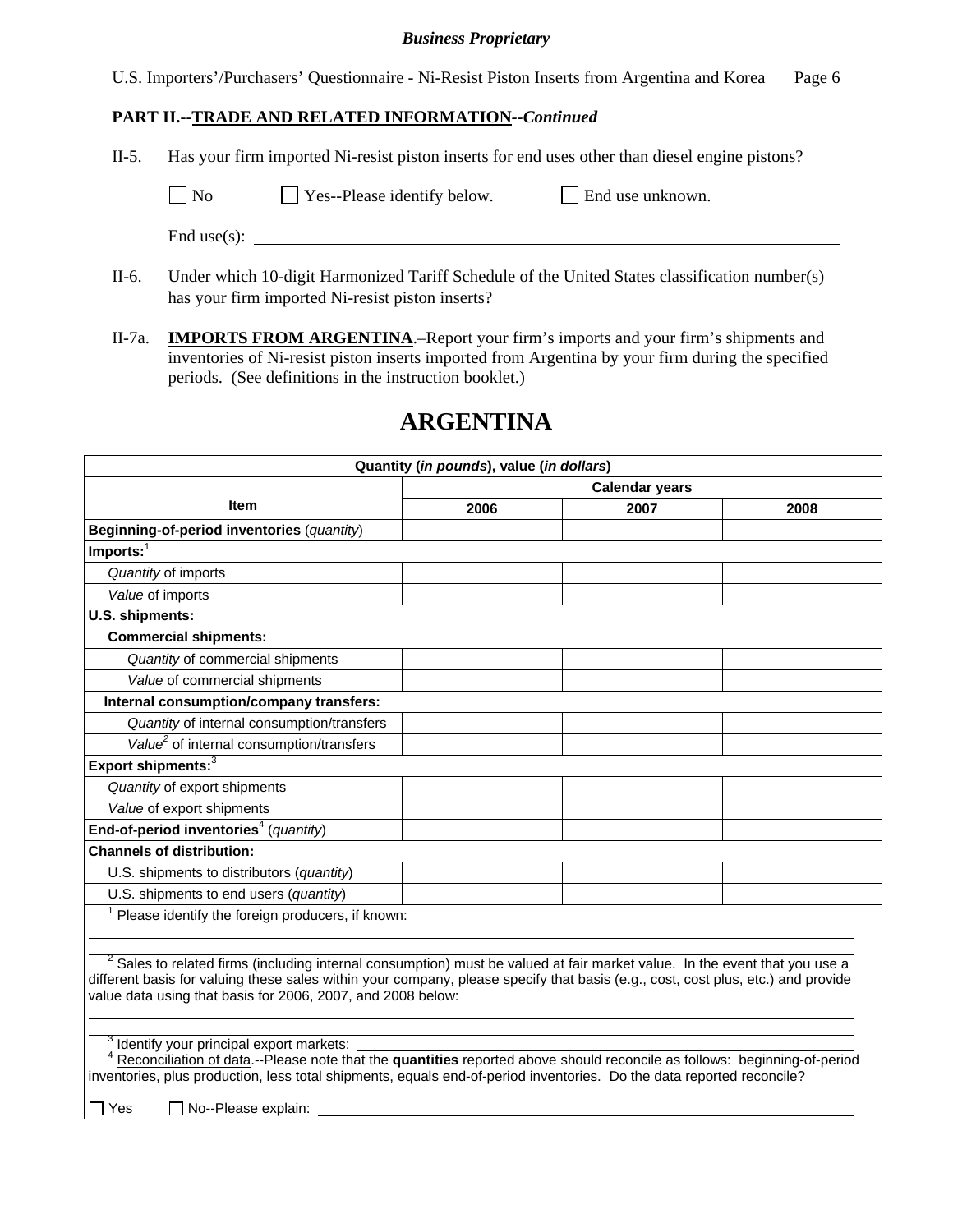U.S. Importers'/Purchasers' Questionnaire - Ni-Resist Piston Inserts from Argentina and Korea Page 7

# **PART II.--TRADE AND RELATED INFORMATION***--Continued*

II-7b. **IMPORTS FROM KOREA**.–Report your firm's imports and your firm's shipments and inventories of Ni-resist piston inserts imported from Korea by your firm during the specified periods. (See definitions in the instruction booklet.)

# **KOREA**

| Quantity (in pounds), value (in dollars)                                                                                                                                                                                                                                                                                                               |                       |      |      |  |  |
|--------------------------------------------------------------------------------------------------------------------------------------------------------------------------------------------------------------------------------------------------------------------------------------------------------------------------------------------------------|-----------------------|------|------|--|--|
|                                                                                                                                                                                                                                                                                                                                                        | <b>Calendar years</b> |      |      |  |  |
| <b>Item</b>                                                                                                                                                                                                                                                                                                                                            | 2006                  | 2007 | 2008 |  |  |
| Beginning-of-period inventories (quantity)                                                                                                                                                                                                                                                                                                             |                       |      |      |  |  |
| $Imports:$ <sup>1</sup>                                                                                                                                                                                                                                                                                                                                |                       |      |      |  |  |
| Quantity of imports                                                                                                                                                                                                                                                                                                                                    |                       |      |      |  |  |
| Value of imports                                                                                                                                                                                                                                                                                                                                       |                       |      |      |  |  |
| U.S. shipments:                                                                                                                                                                                                                                                                                                                                        |                       |      |      |  |  |
| <b>Commercial shipments:</b>                                                                                                                                                                                                                                                                                                                           |                       |      |      |  |  |
| Quantity of commercial shipments                                                                                                                                                                                                                                                                                                                       |                       |      |      |  |  |
| Value of commercial shipments                                                                                                                                                                                                                                                                                                                          |                       |      |      |  |  |
| Internal consumption/company transfers:                                                                                                                                                                                                                                                                                                                |                       |      |      |  |  |
| Quantity of internal consumption/transfers                                                                                                                                                                                                                                                                                                             |                       |      |      |  |  |
| Value <sup>2</sup> of internal consumption/transfers                                                                                                                                                                                                                                                                                                   |                       |      |      |  |  |
| Export shipments: <sup>3</sup>                                                                                                                                                                                                                                                                                                                         |                       |      |      |  |  |
| Quantity of export shipments                                                                                                                                                                                                                                                                                                                           |                       |      |      |  |  |
| Value of export shipments                                                                                                                                                                                                                                                                                                                              |                       |      |      |  |  |
| End-of-period inventories <sup>4</sup> (quantity)                                                                                                                                                                                                                                                                                                      |                       |      |      |  |  |
| <b>Channels of distribution:</b>                                                                                                                                                                                                                                                                                                                       |                       |      |      |  |  |
| U.S. shipments to distributors (quantity)                                                                                                                                                                                                                                                                                                              |                       |      |      |  |  |
| U.S. shipments to end users (quantity)                                                                                                                                                                                                                                                                                                                 |                       |      |      |  |  |
| $1$ Please identify the foreign producers, if known:                                                                                                                                                                                                                                                                                                   |                       |      |      |  |  |
|                                                                                                                                                                                                                                                                                                                                                        |                       |      |      |  |  |
| <sup>2</sup> Sales to related firms (including internal consumption) must be valued at fair market value. In the event that you use a<br>different basis for valuing these sales within your company, please specify that basis (e.g., cost, cost plus, etc.) and provide<br>value data using that basis for 2006, 2007, and 2008 below:               |                       |      |      |  |  |
| <sup>3</sup> Identify your principal export markets:<br><sup>4</sup> Reconciliation of data.--Please note that the quantities reported above should reconcile as follows: beginning-of-period<br>inventories, plus production, less total shipments, equals end-of-period inventories. Do the data reported reconcile?<br>No--Please explain:<br>∣ Yes |                       |      |      |  |  |
|                                                                                                                                                                                                                                                                                                                                                        |                       |      |      |  |  |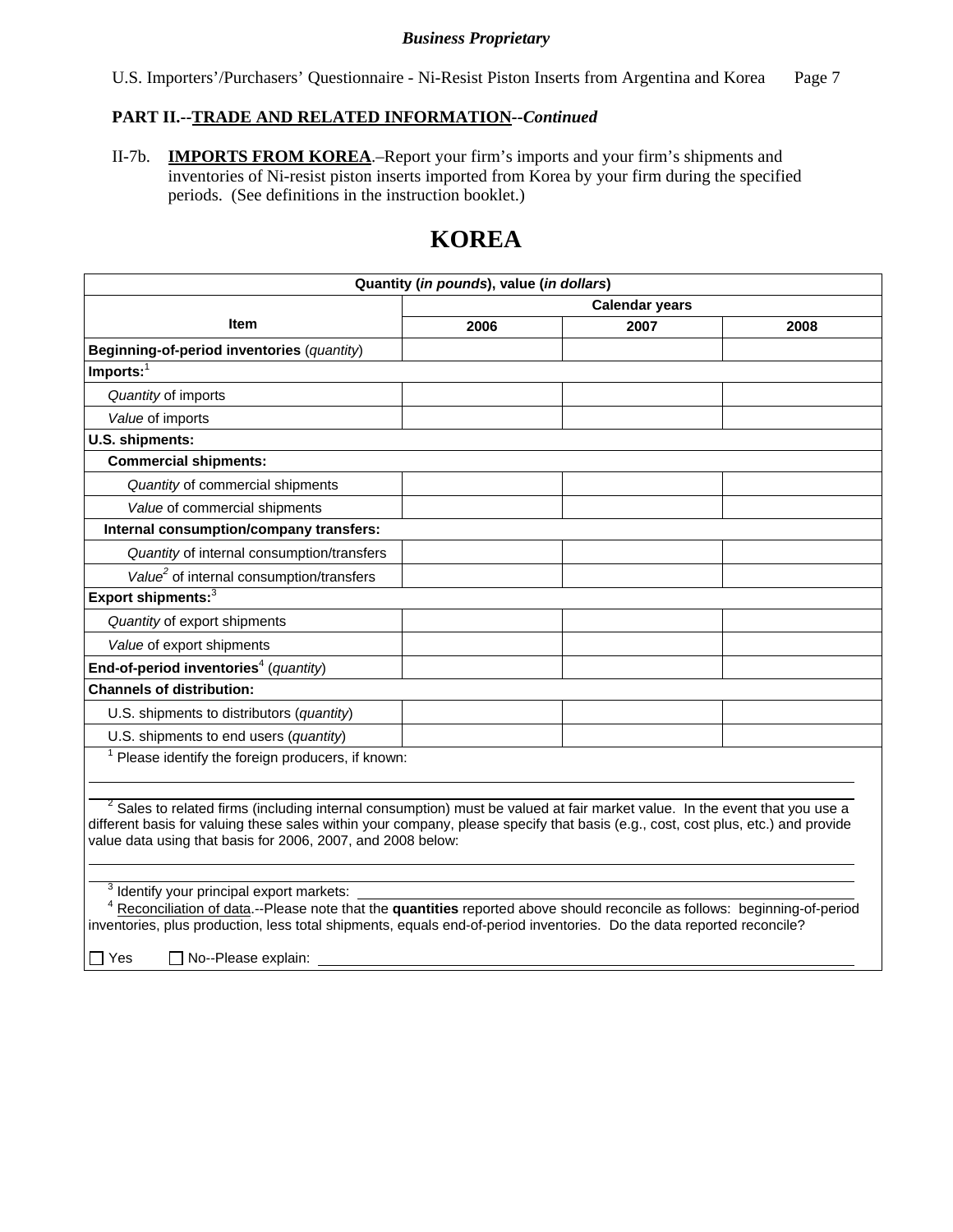U.S. Importers'/Purchasers' Questionnaire - Ni-Resist Piston Inserts from Argentina and Korea Page 8

# **PART II.--TRADE AND RELATED INFORMATION***--Continued*

II-8. **IMPORTS FROM NONSUBJECT SOURCES**.–Report your firm's imports and your firm's shipments and inventories of Ni-resist piston inserts imported from **all other sources combined**  by your firm during the specified periods. (See definitions in the instruction booklet.)

# **ALL OTHER SOURCES COMBINED**

| Quantity (in pounds), value (in dollars)                                                                                                                                                                                                                                                                                                 |                       |      |      |  |  |  |  |
|------------------------------------------------------------------------------------------------------------------------------------------------------------------------------------------------------------------------------------------------------------------------------------------------------------------------------------------|-----------------------|------|------|--|--|--|--|
|                                                                                                                                                                                                                                                                                                                                          | <b>Calendar years</b> |      |      |  |  |  |  |
| <b>Item</b>                                                                                                                                                                                                                                                                                                                              | 2006                  | 2007 | 2008 |  |  |  |  |
| Beginning-of-period inventories (quantity)                                                                                                                                                                                                                                                                                               |                       |      |      |  |  |  |  |
| $Imports:$ <sup>1</sup>                                                                                                                                                                                                                                                                                                                  |                       |      |      |  |  |  |  |
| Quantity of imports                                                                                                                                                                                                                                                                                                                      |                       |      |      |  |  |  |  |
| Value of imports                                                                                                                                                                                                                                                                                                                         |                       |      |      |  |  |  |  |
| U.S. shipments:                                                                                                                                                                                                                                                                                                                          |                       |      |      |  |  |  |  |
| <b>Commercial shipments:</b>                                                                                                                                                                                                                                                                                                             |                       |      |      |  |  |  |  |
| Quantity of commercial shipments                                                                                                                                                                                                                                                                                                         |                       |      |      |  |  |  |  |
| Value of commercial shipments                                                                                                                                                                                                                                                                                                            |                       |      |      |  |  |  |  |
| Internal consumption/company transfers:                                                                                                                                                                                                                                                                                                  |                       |      |      |  |  |  |  |
| Quantity of internal consumption/transfers                                                                                                                                                                                                                                                                                               |                       |      |      |  |  |  |  |
| Value <sup>2</sup> of internal consumption/transfers                                                                                                                                                                                                                                                                                     |                       |      |      |  |  |  |  |
| Export shipments: <sup>3</sup>                                                                                                                                                                                                                                                                                                           |                       |      |      |  |  |  |  |
| Quantity of export shipments                                                                                                                                                                                                                                                                                                             |                       |      |      |  |  |  |  |
| Value of export shipments                                                                                                                                                                                                                                                                                                                |                       |      |      |  |  |  |  |
| End-of-period inventories <sup>4</sup> (quantity)                                                                                                                                                                                                                                                                                        |                       |      |      |  |  |  |  |
| <b>Channels of distribution:</b>                                                                                                                                                                                                                                                                                                         |                       |      |      |  |  |  |  |
| U.S. shipments to distributors (quantity)                                                                                                                                                                                                                                                                                                |                       |      |      |  |  |  |  |
| U.S. shipments to end users (quantity)                                                                                                                                                                                                                                                                                                   |                       |      |      |  |  |  |  |
| Please identify the exporting country (or countries) and the foreign producers, if known:                                                                                                                                                                                                                                                |                       |      |      |  |  |  |  |
|                                                                                                                                                                                                                                                                                                                                          |                       |      |      |  |  |  |  |
| <sup>2</sup> Sales to related firms (including internal consumption) must be valued at fair market value. In the event that you use a<br>different basis for valuing these sales within your company, please specify that basis (e.g., cost, cost plus, etc.) and provide<br>value data using that basis for 2006, 2007, and 2008 below: |                       |      |      |  |  |  |  |
|                                                                                                                                                                                                                                                                                                                                          |                       |      |      |  |  |  |  |
| Identify your principal export markets:<br>Reconciliation of data.--Please note that the quantities reported above should reconcile as follows: beginning-of-period                                                                                                                                                                      |                       |      |      |  |  |  |  |
| inventories, plus production, less total shipments, equals end-of-period inventories. Do the data reported reconcile?                                                                                                                                                                                                                    |                       |      |      |  |  |  |  |
| $\Box$ Yes<br>No--Please explain:                                                                                                                                                                                                                                                                                                        |                       |      |      |  |  |  |  |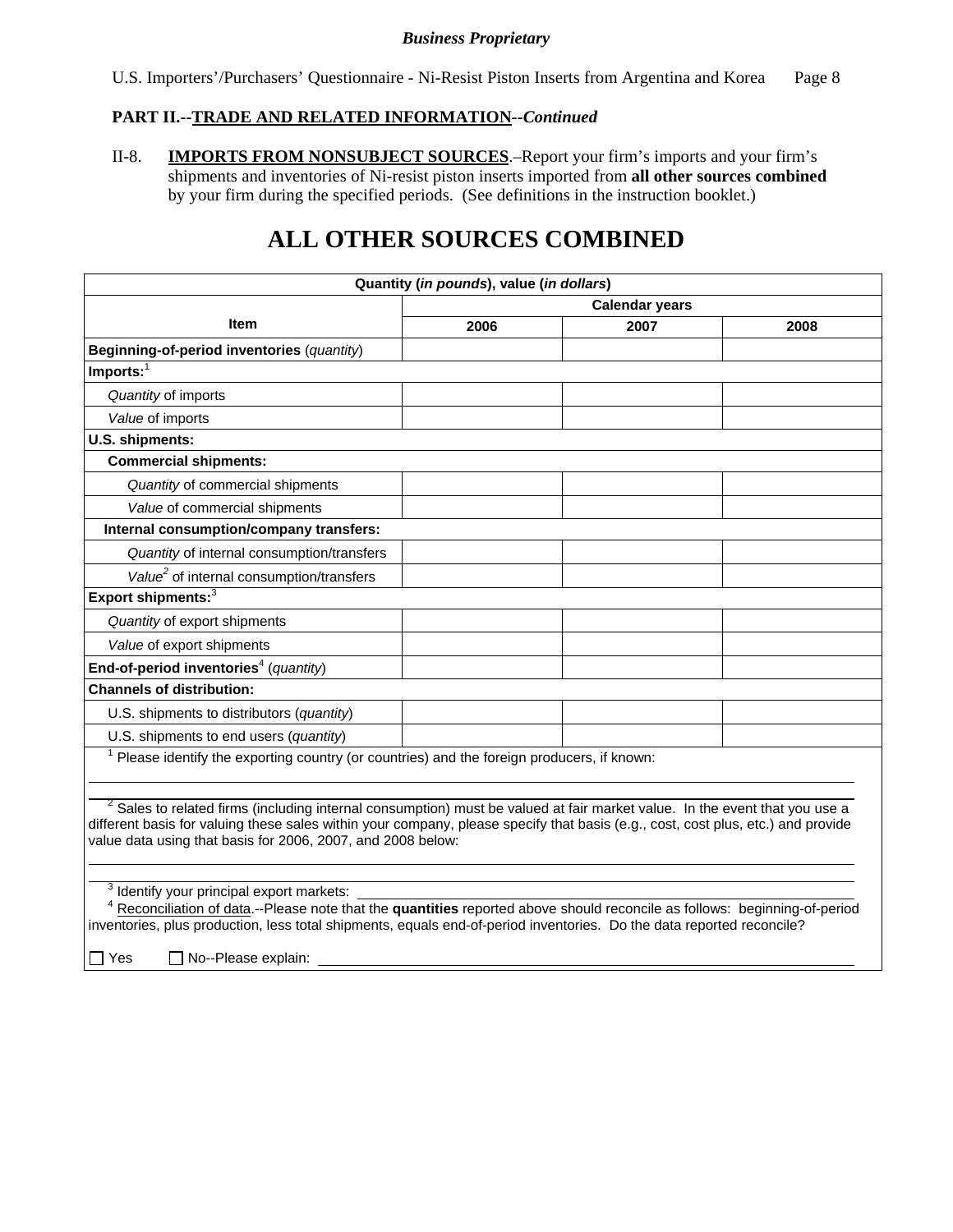U.S. Importers'/Purchasers' Questionnaire - Ni-Resist Piston Inserts from Argentina and Korea Page 9

## **PART III.--PRICING AND RELATED INFORMATION**

Further information on this part of the questionnaire can be obtained from Ioana Mic (202-205-3196, ioana.mic@usitc.gov)

III-1. Who should be contacted regarding the requested pricing and related information?

Company contact:

Name and title

 $\frac{1}{2}$ Phone number

E-mail address

# **PRICE DATA**

This section requests quarterly quantity and value data concerning your firm's U.S. commercial shipments to unrelated customers of the following products during January 2006 to December 2008. If you are a distributor and the products are imported to be resold, please fill out questions III-2a and III-2b and report the quarterly **sales** price data for pricing products below. If you internally consume the product, please fill out questions III-2c and III-2d and report quarterly **purchase** price data. Pricing data should be reported for the products below:

- *Product 1***.-- Ni-resist piston inserts with a per unit weight of 0.409 lbs. and an outer**  **diameter of 4.602 inches (part number 61256 or 6056).**  *Product 2***.-- Ni-resist piston inserts with a per unit weight of 0.772 lbs. and an outer**
- **diameter of 5.220 inches (part number N-4590-6).**
- *Product 3***.-- Ni-resist piston inserts with a per unit weight of 0.782 lbs. and an outer diameter of 5.859 inches (part number NI-550-104PP).**
- *Product 4***.-- Ni-resist piston inserts with a per unit weight of 1.874 lbs. and an outer diameter of 5.857 inches (part number NI-550-233PP1).**

**For questions III-2a and 2b please note that total dollar values should be f.o.b., U.S. point of shipment and should not include U.S.-inland transportation costs. Total dollar values should reflect the FINAL NET amount paid to you (i.e., should be net of all deductions for discounts or rebates). See instruction booklet.** 

**For questions III-2c and 2d please note that total dollar values should be on a landed, duty-paid basis and should not include U.S.-inland transportation costs to your U.S. facility. Total dollar values should reflect the FINAL NET amount paid by you (i.e., should be net of all deductions for discounts or rebates). See instruction booklet.**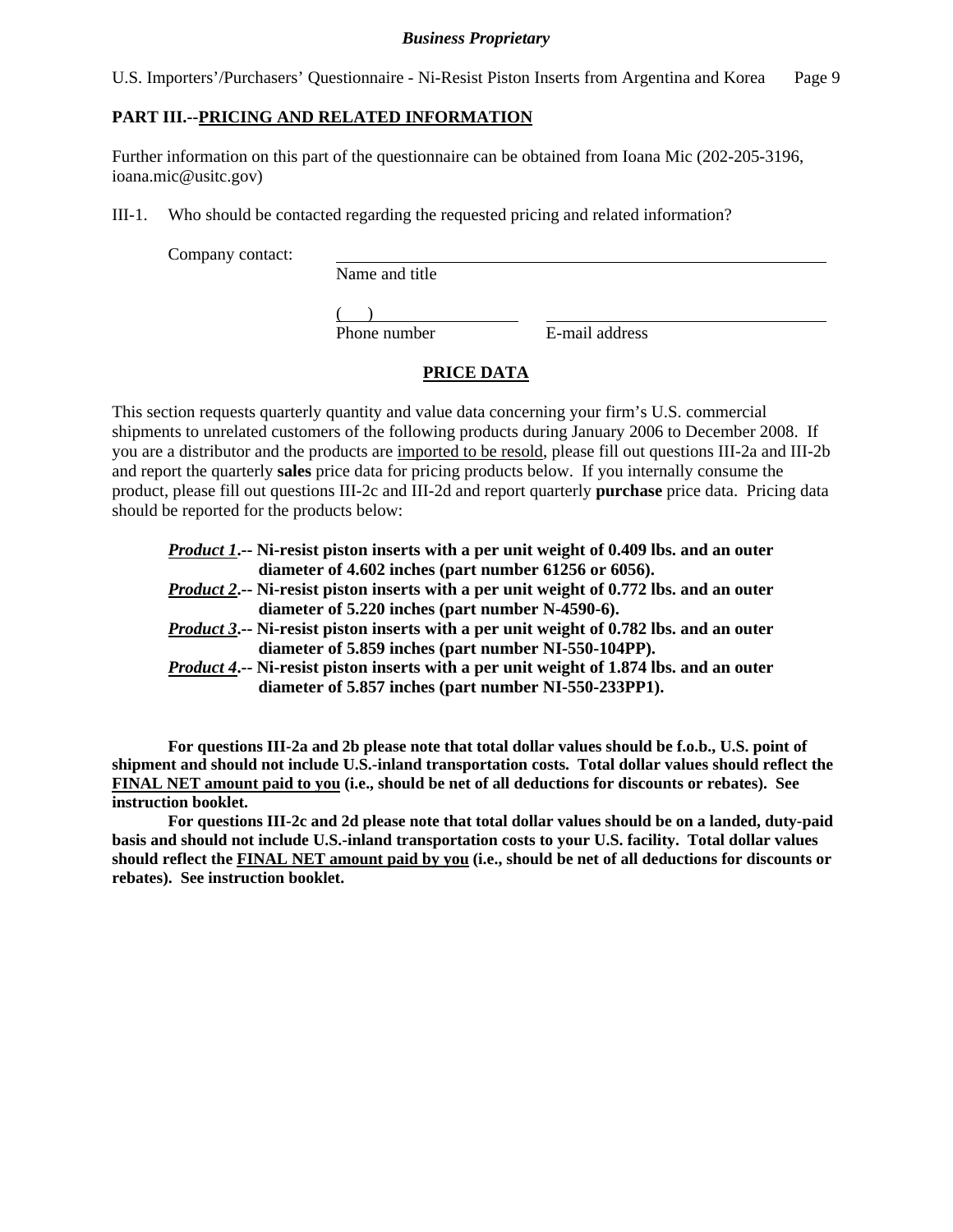U.S. Importers'/Purchasers' Questionnaire - Ni-Resist Piston Inserts from Argentina and Korea Page 10

## **PART III.--PRICING AND RELATED INFORMATION***--Continued*

III-2a. Report below the quarterly *sales* price data<sup>1</sup> for pricing products<sup>2</sup> imported from **Argentina** and sold by your firm.

| (Quantity in units, value in dollars)                                                                                                                                                                                                                               |          |                  |                  |       |  |  |
|---------------------------------------------------------------------------------------------------------------------------------------------------------------------------------------------------------------------------------------------------------------------|----------|------------------|------------------|-------|--|--|
|                                                                                                                                                                                                                                                                     |          | <b>Product 1</b> | <b>Product 2</b> |       |  |  |
| <b>Period of shipment</b>                                                                                                                                                                                                                                           | Quantity | Value            | Quantity         | Value |  |  |
| 2006                                                                                                                                                                                                                                                                |          |                  |                  |       |  |  |
| January-March                                                                                                                                                                                                                                                       |          |                  |                  |       |  |  |
| April-June                                                                                                                                                                                                                                                          |          |                  |                  |       |  |  |
| July-September                                                                                                                                                                                                                                                      |          |                  |                  |       |  |  |
| October-December                                                                                                                                                                                                                                                    |          |                  |                  |       |  |  |
| 2007                                                                                                                                                                                                                                                                |          |                  |                  |       |  |  |
| January-March                                                                                                                                                                                                                                                       |          |                  |                  |       |  |  |
| April-June                                                                                                                                                                                                                                                          |          |                  |                  |       |  |  |
| July-September                                                                                                                                                                                                                                                      |          |                  |                  |       |  |  |
| October-December                                                                                                                                                                                                                                                    |          |                  |                  |       |  |  |
| 2008                                                                                                                                                                                                                                                                |          |                  |                  |       |  |  |
| January-March                                                                                                                                                                                                                                                       |          |                  |                  |       |  |  |
| April-June                                                                                                                                                                                                                                                          |          |                  |                  |       |  |  |
| July-September                                                                                                                                                                                                                                                      |          |                  |                  |       |  |  |
| October-December                                                                                                                                                                                                                                                    |          |                  |                  |       |  |  |
|                                                                                                                                                                                                                                                                     |          | <b>Product 3</b> | <b>Product 4</b> |       |  |  |
| <b>Period of shipment</b>                                                                                                                                                                                                                                           | Quantity | Value            | Quantity         | Value |  |  |
| 2006                                                                                                                                                                                                                                                                |          |                  |                  |       |  |  |
| January-March                                                                                                                                                                                                                                                       |          |                  |                  |       |  |  |
| April-June                                                                                                                                                                                                                                                          |          |                  |                  |       |  |  |
| July-September                                                                                                                                                                                                                                                      |          |                  |                  |       |  |  |
| October-December                                                                                                                                                                                                                                                    |          |                  |                  |       |  |  |
| 2007                                                                                                                                                                                                                                                                |          |                  |                  |       |  |  |
| January-March                                                                                                                                                                                                                                                       |          |                  |                  |       |  |  |
| April-June                                                                                                                                                                                                                                                          |          |                  |                  |       |  |  |
| July-September                                                                                                                                                                                                                                                      |          |                  |                  |       |  |  |
| October-December                                                                                                                                                                                                                                                    |          |                  |                  |       |  |  |
| 2008                                                                                                                                                                                                                                                                |          |                  |                  |       |  |  |
| January-March                                                                                                                                                                                                                                                       |          |                  |                  |       |  |  |
| April-June                                                                                                                                                                                                                                                          |          |                  |                  |       |  |  |
| July-September                                                                                                                                                                                                                                                      |          |                  |                  |       |  |  |
| October-December                                                                                                                                                                                                                                                    |          |                  |                  |       |  |  |
| $1$ Net values (i.e., gross sales values less all discounts, allowances, rebates, prepaid freight, and the value of<br>returned goods), f.o.b. your U.S. point of shipment.<br><sup>2</sup> Pricing product definitions are provided on the first page of Part III. |          |                  |                  |       |  |  |
| Note.--If your product does not exactly meet the product specifications but is competitive with the specified product,<br>provide a description of your product:<br>Product 1:                                                                                      |          |                  |                  |       |  |  |

Product 2:

Product 3:

Product 4: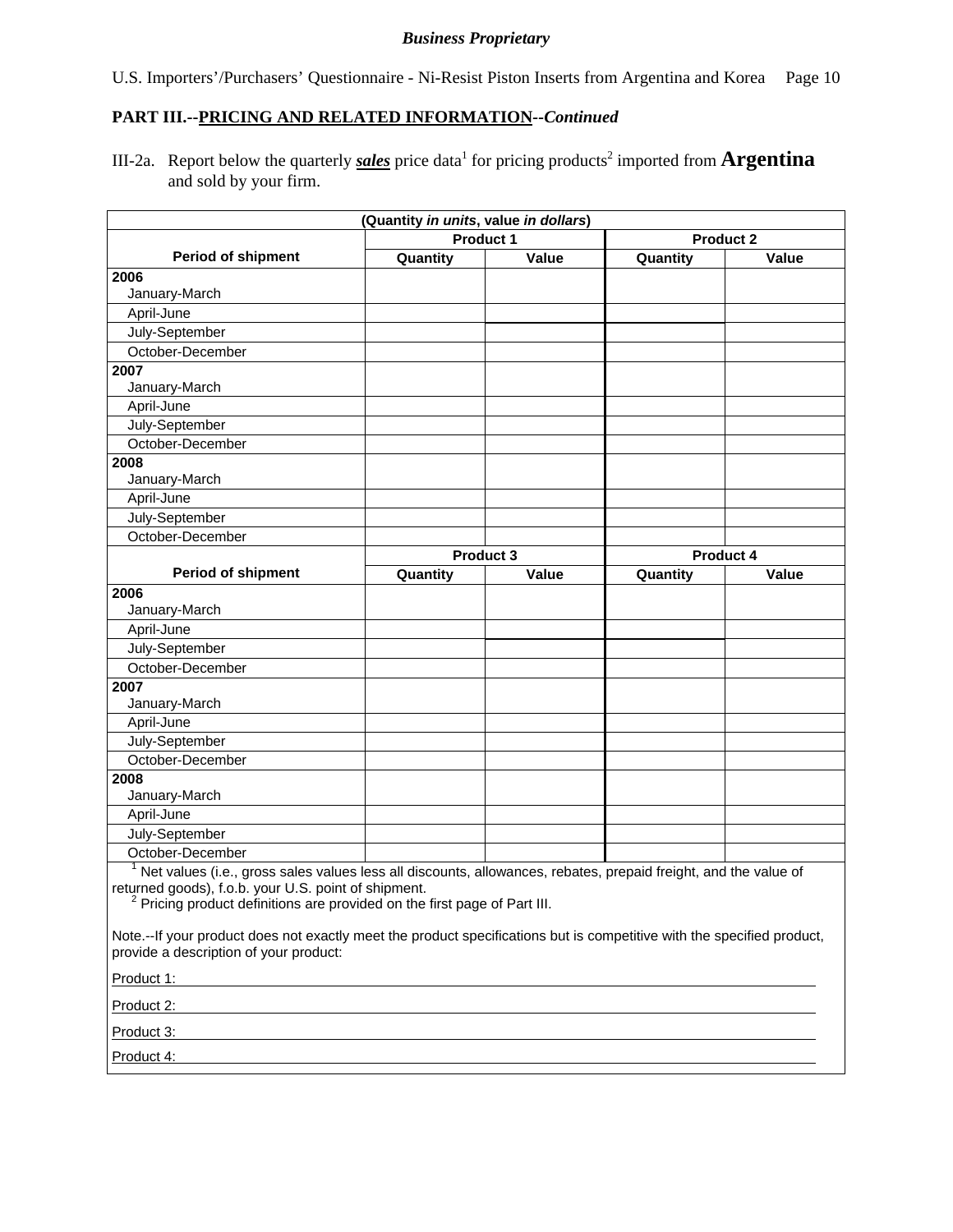U.S. Importers'/Purchasers' Questionnaire - Ni-Resist Piston Inserts from Argentina and Korea Page 11

## **PART III.--PRICING AND RELATED INFORMATION***--Continued*

III-2b. Report below the quarterly *sales* price data<sup>1</sup> for pricing products<sup>2</sup> imported from **Korea** and sold by your firm.

|                                                                                                                                                                                                                                                                                                                                                                                                        | (Quantity in units, value in dollars) |                  |                  |       |
|--------------------------------------------------------------------------------------------------------------------------------------------------------------------------------------------------------------------------------------------------------------------------------------------------------------------------------------------------------------------------------------------------------|---------------------------------------|------------------|------------------|-------|
|                                                                                                                                                                                                                                                                                                                                                                                                        |                                       | Product 1        | <b>Product 2</b> |       |
| <b>Period of shipment</b>                                                                                                                                                                                                                                                                                                                                                                              | Quantity                              | Value            | Quantity         | Value |
| 2006                                                                                                                                                                                                                                                                                                                                                                                                   |                                       |                  |                  |       |
| January-March                                                                                                                                                                                                                                                                                                                                                                                          |                                       |                  |                  |       |
| April-June                                                                                                                                                                                                                                                                                                                                                                                             |                                       |                  |                  |       |
| July-September                                                                                                                                                                                                                                                                                                                                                                                         |                                       |                  |                  |       |
| October-December                                                                                                                                                                                                                                                                                                                                                                                       |                                       |                  |                  |       |
| 2007                                                                                                                                                                                                                                                                                                                                                                                                   |                                       |                  |                  |       |
| January-March                                                                                                                                                                                                                                                                                                                                                                                          |                                       |                  |                  |       |
| April-June                                                                                                                                                                                                                                                                                                                                                                                             |                                       |                  |                  |       |
| July-September                                                                                                                                                                                                                                                                                                                                                                                         |                                       |                  |                  |       |
| October-December                                                                                                                                                                                                                                                                                                                                                                                       |                                       |                  |                  |       |
| 2008                                                                                                                                                                                                                                                                                                                                                                                                   |                                       |                  |                  |       |
| January-March                                                                                                                                                                                                                                                                                                                                                                                          |                                       |                  |                  |       |
| April-June                                                                                                                                                                                                                                                                                                                                                                                             |                                       |                  |                  |       |
| July-September                                                                                                                                                                                                                                                                                                                                                                                         |                                       |                  |                  |       |
| October-December                                                                                                                                                                                                                                                                                                                                                                                       |                                       |                  |                  |       |
|                                                                                                                                                                                                                                                                                                                                                                                                        |                                       | <b>Product 3</b> | <b>Product 4</b> |       |
| <b>Period of shipment</b>                                                                                                                                                                                                                                                                                                                                                                              | Quantity                              | Value            | Quantity         | Value |
| 2006                                                                                                                                                                                                                                                                                                                                                                                                   |                                       |                  |                  |       |
| January-March                                                                                                                                                                                                                                                                                                                                                                                          |                                       |                  |                  |       |
| April-June                                                                                                                                                                                                                                                                                                                                                                                             |                                       |                  |                  |       |
| July-September                                                                                                                                                                                                                                                                                                                                                                                         |                                       |                  |                  |       |
| October-December                                                                                                                                                                                                                                                                                                                                                                                       |                                       |                  |                  |       |
| 2007                                                                                                                                                                                                                                                                                                                                                                                                   |                                       |                  |                  |       |
| January-March                                                                                                                                                                                                                                                                                                                                                                                          |                                       |                  |                  |       |
| April-June                                                                                                                                                                                                                                                                                                                                                                                             |                                       |                  |                  |       |
| July-September                                                                                                                                                                                                                                                                                                                                                                                         |                                       |                  |                  |       |
| October-December                                                                                                                                                                                                                                                                                                                                                                                       |                                       |                  |                  |       |
| 2008                                                                                                                                                                                                                                                                                                                                                                                                   |                                       |                  |                  |       |
| January-March                                                                                                                                                                                                                                                                                                                                                                                          |                                       |                  |                  |       |
| April-June                                                                                                                                                                                                                                                                                                                                                                                             |                                       |                  |                  |       |
| July-September                                                                                                                                                                                                                                                                                                                                                                                         |                                       |                  |                  |       |
| October-December                                                                                                                                                                                                                                                                                                                                                                                       |                                       |                  |                  |       |
| <sup>1</sup> Net values (i.e., gross sales values less all discounts, allowances, rebates, prepaid freight, and the value of<br>returned goods), f.o.b. your U.S. point of shipment.<br><sup>2</sup> Pricing product definitions are provided on the first page of Part III.<br>Note.--If your product does not exactly meet the product specifications but is competitive with the specified product, |                                       |                  |                  |       |
| provide a description of your product:                                                                                                                                                                                                                                                                                                                                                                 |                                       |                  |                  |       |

Product 1:

Product 2:

Product 3:

Product 4: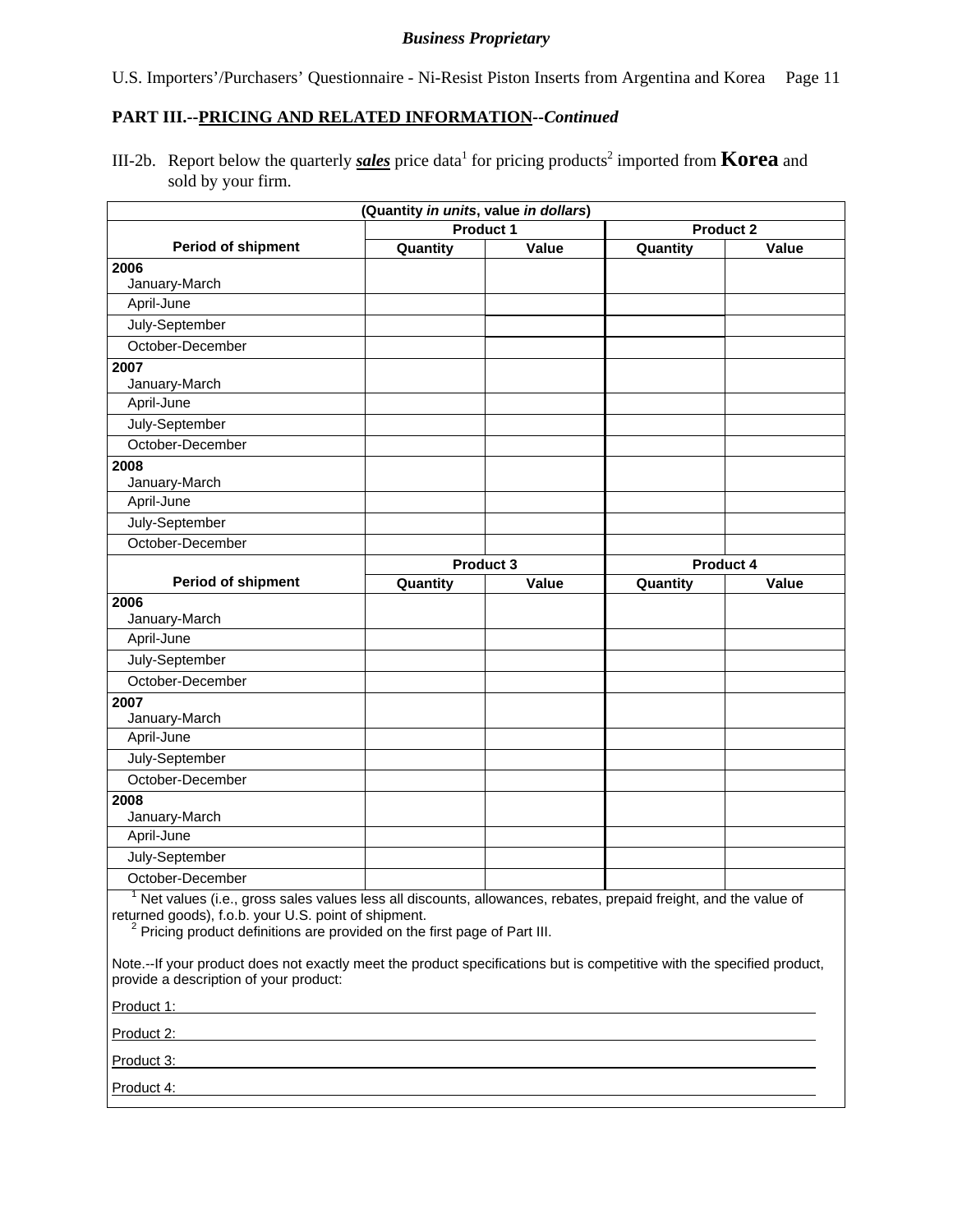U.S. Importers'/Purchasers' Questionnaire - Ni-Resist Piston Inserts from Argentina and Korea Page 12

# **PART III.--PRICING AND RELATED INFORMATION***--Continued*

III-2c. Report your firm's quarterly *purchase* price data<sup>1</sup> for pricing products<sup>2</sup> imported from **Argentina** below.

|                           | (Quantity in units, value in dollars) |              |            |                                        |
|---------------------------|---------------------------------------|--------------|------------|----------------------------------------|
|                           | Product 1                             |              |            | <b>Product 2</b>                       |
| <b>Period of shipment</b> | Quantity                              | Value        | Quantity   | Value                                  |
| 2006                      |                                       |              |            |                                        |
| January-March             |                                       |              |            |                                        |
| April-June                |                                       |              |            |                                        |
| July-September            |                                       |              |            |                                        |
| October-December          |                                       |              |            |                                        |
| 2007                      |                                       |              |            |                                        |
| January-March             |                                       |              |            |                                        |
| April-June                |                                       |              |            |                                        |
| July-September            |                                       |              |            |                                        |
| October-December          |                                       |              |            |                                        |
| 2008                      |                                       |              |            |                                        |
| January-March             |                                       |              |            |                                        |
| April-June                |                                       |              |            |                                        |
| July-September            |                                       |              |            |                                        |
| October-December          |                                       |              |            |                                        |
|                           | Product 3                             |              | Product 4  |                                        |
| <b>Period of shipment</b> | Quantity                              | Value        | Quantity   | Value                                  |
| 2006                      |                                       |              |            |                                        |
| January-March             |                                       |              |            |                                        |
| April-June                |                                       |              |            |                                        |
| July-September            |                                       |              |            |                                        |
| October-December          |                                       |              |            |                                        |
| 2007                      |                                       |              |            |                                        |
| January-March             |                                       |              |            |                                        |
| April-June                |                                       |              |            |                                        |
| July-September            |                                       |              |            |                                        |
| October-December          |                                       |              |            |                                        |
| 2008                      |                                       |              |            |                                        |
| January-March             |                                       |              |            |                                        |
| April-June                |                                       |              |            |                                        |
| July-September            |                                       |              |            |                                        |
| October-December          |                                       |              |            |                                        |
| $1 \ldots$ $\ldots$       | $\mathbf{u}$ and $\mathbf{u}$         | $\mathbf{r}$ | $\epsilon$ | $\mathbf{r}$ $\mathbf{v}$ $\mathbf{r}$ |

 $\overline{\phantom{a}}$  Net values (i.e., gross sales values less all discounts, allowances, rebates, and the value of returned goods), landed, duty-paid, and excluding U.S.-inland transportation costs to your U.S. facility. If you cannot provide landed, duty-paid prices, please give delivered prices to your firm's facility. Please indicate whether the prices you are reporting here are landed, duty-paid  $\Box$  or

delivered  $\square$ .<br><sup>2</sup> Pricing product definitions are provided on the first page of Part III.

Note.--If your product does not exactly meet the product specifications but is competitive with the specified product, provide a description of your product:

Product 1:

Product 2:

Product 3: Product 4: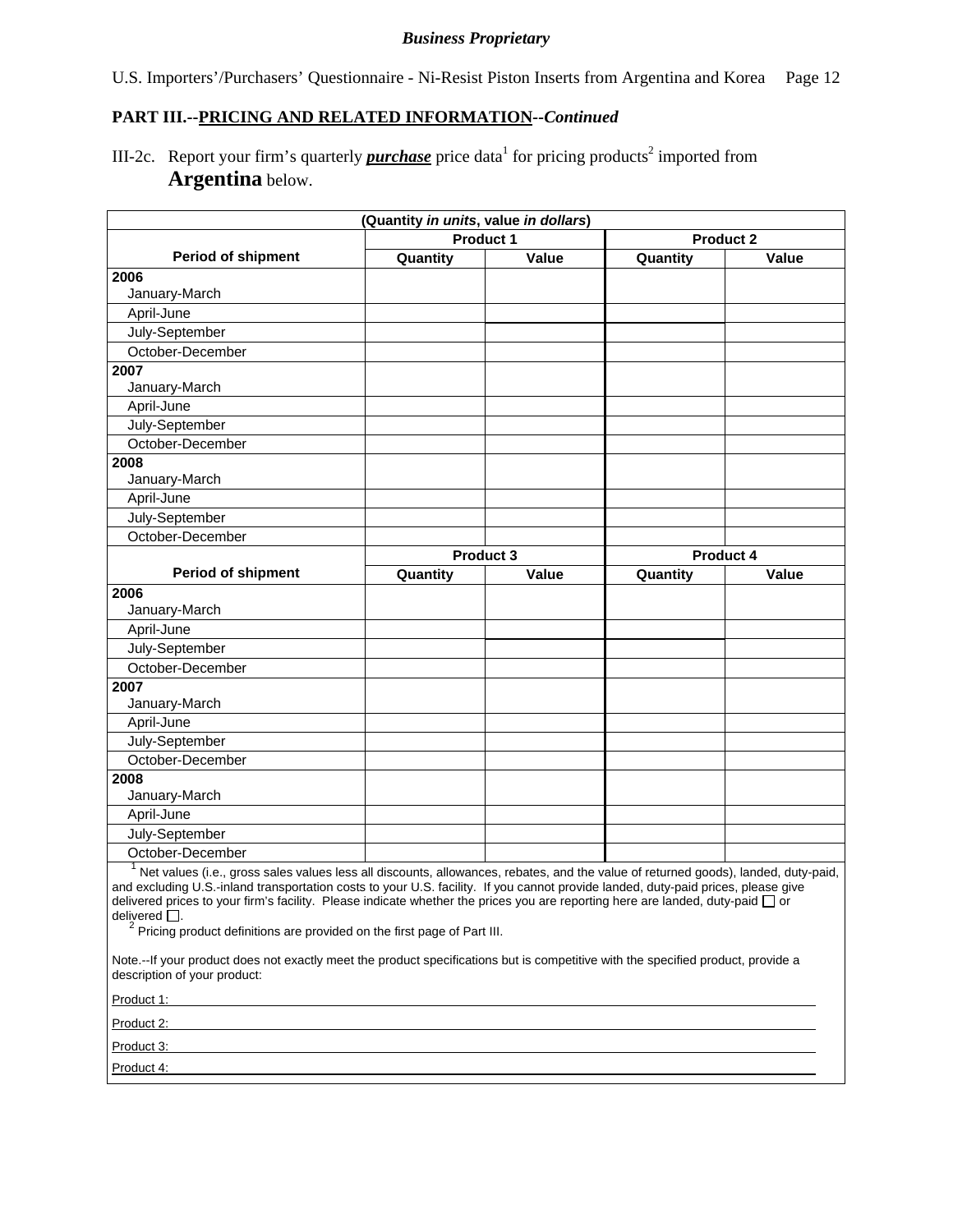U.S. Importers'/Purchasers' Questionnaire - Ni-Resist Piston Inserts from Argentina and Korea Page 13

#### **PART III.--PRICING AND RELATED INFORMATION***--Continued*

III-2d. Report your firm's quarterly *purchase* price data<sup>1</sup> for pricing products<sup>2</sup> imported from **Korea** below.

|                                   | (Quantity in units, value in dollars)         |       |                                                                                        |       |
|-----------------------------------|-----------------------------------------------|-------|----------------------------------------------------------------------------------------|-------|
|                                   | Product 1                                     |       | <b>Product 2</b>                                                                       |       |
| <b>Period of shipment</b>         | Quantity                                      | Value | Quantity                                                                               | Value |
| 2006                              |                                               |       |                                                                                        |       |
| January-March                     |                                               |       |                                                                                        |       |
| April-June                        |                                               |       |                                                                                        |       |
| July-September                    |                                               |       |                                                                                        |       |
| October-December                  |                                               |       |                                                                                        |       |
| 2007                              |                                               |       |                                                                                        |       |
| January-March                     |                                               |       |                                                                                        |       |
| April-June                        |                                               |       |                                                                                        |       |
| July-September                    |                                               |       |                                                                                        |       |
| October-December                  |                                               |       |                                                                                        |       |
| 2008                              |                                               |       |                                                                                        |       |
| January-March                     |                                               |       |                                                                                        |       |
| April-June                        |                                               |       |                                                                                        |       |
| July-September                    |                                               |       |                                                                                        |       |
| October-December                  |                                               |       |                                                                                        |       |
|                                   | Product 3                                     |       | Product 4                                                                              |       |
| <b>Period of shipment</b>         | Quantity                                      | Value | Quantity                                                                               | Value |
| 2006                              |                                               |       |                                                                                        |       |
| January-March                     |                                               |       |                                                                                        |       |
| April-June                        |                                               |       |                                                                                        |       |
| July-September                    |                                               |       |                                                                                        |       |
| October-December                  |                                               |       |                                                                                        |       |
| 2007                              |                                               |       |                                                                                        |       |
| January-March                     |                                               |       |                                                                                        |       |
| April-June                        |                                               |       |                                                                                        |       |
| July-September                    |                                               |       |                                                                                        |       |
| October-December                  |                                               |       |                                                                                        |       |
| 2008                              |                                               |       |                                                                                        |       |
| January-March                     |                                               |       |                                                                                        |       |
| April-June                        |                                               |       |                                                                                        |       |
| July-September                    |                                               |       |                                                                                        |       |
| October-December                  |                                               |       |                                                                                        |       |
| $1_{\text{Mott},\text{infinite}}$ | ورزوالها ولمستوجبات المروموا ووزاور ومواجع وو |       | المقصور ويقربان المتحام مرجان لأجام وتعامله ومستنقصة فتراح والمرار وتعاط المترجن وتعقف |       |

Net values (i.e., gross sales values less all discounts, allowances, rebates, and the value of returned goods), landed, duty-paid, and excluding U.S.-inland transportation costs to your U.S. facility. If you cannot provide landed, duty-paid prices, please give delivered prices to your firm's facility. Please indicate whether the prices you are reporting here are landed, duty-paid  $\Box$  or delivered  $\Box$ .

 $2$  Pricing product definitions are provided on the first page of Part III.

Note.--If your product does not exactly meet the product specifications but is competitive with the specified product, provide a description of your product:

| Product 1: |  |
|------------|--|
| Product 2: |  |
| Product 3: |  |
| Product 4: |  |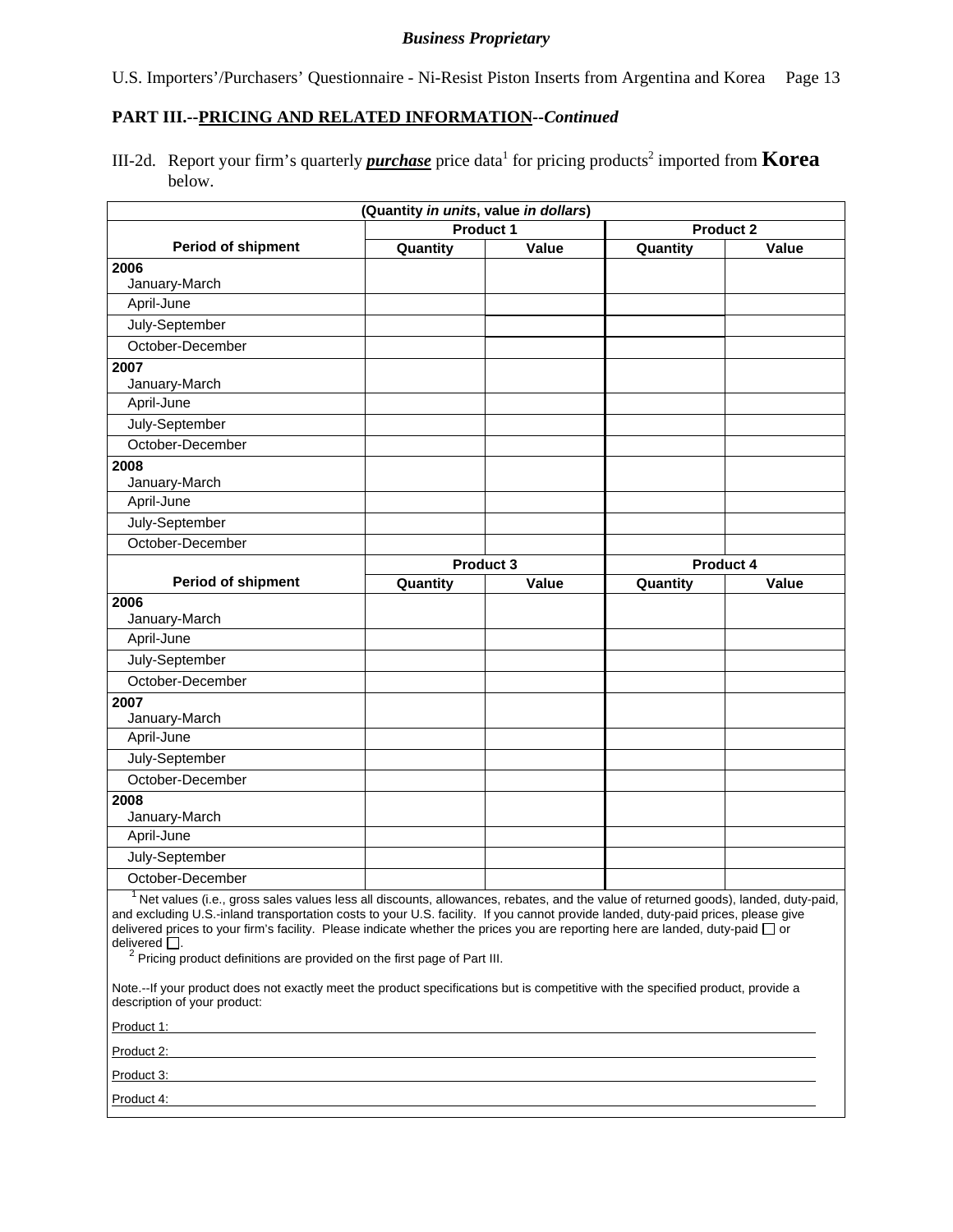U.S. Importers'/Purchasers' Questionnaire - Ni-Resist Piston Inserts from Argentina and Korea Page 14

### **PART III.--PRICING AND RELATED INFORMATION***--Continued*

 $\overline{a}$ 

 $\overline{a}$ 

 $\overline{a}$ 

 $\overline{a}$ 

 $\overline{a}$ 

 $\overline{a}$ 

**\*\*Note: If your firm internally consumes the imported product please skip questions III-3-III-11. Also note that the questions in this section refer to imports from Argentina and Korea. If your firm imports Ni-resist piston inserts from both subject countries and your response to any question differs depending upon country of origin, please report separately for each country and note this in your response.** 

III-3. Please describe how your firm determines the prices that it charges for sales of Ni-resist piston inserts (transaction by transaction negotiation, contracts for multiple shipments, set price lists, etc.). If your firm issues price lists, please include a copy of a recent price list with your submission. If your price list is large, please submit sample pages.

III-4. Please describe your firm's discount policy (quantity discounts, annual total volume discounts, *etc.*).

- III-5. What are your firm's typical sales terms for Ni-resist piston inserts imported from Argentina and/or Korea (e.g., 2/10 net 30 days)? . On what basis are your prices of such product usually quoted (e.g., f.o.b. warehouse, or delivered)? \_\_\_\_\_\_\_\_\_\_\_\_\_\_\_\_.
- III-6. Approximately what share of your firm's sales of its Ni-resist piston inserts imported from Argentina and/or Korea in 2008 were on a (1) long-term contract basis (multiple deliveries for more than 12 months), (2) short-term contract basis (multiple deliveries up to 12 months), and (3) spot sales basis (for a single delivery)?

| Type of sale         | Share of sales (percent) |
|----------------------|--------------------------|
| Long-term contracts  |                          |
| Short-term contracts |                          |
| Spot sales           |                          |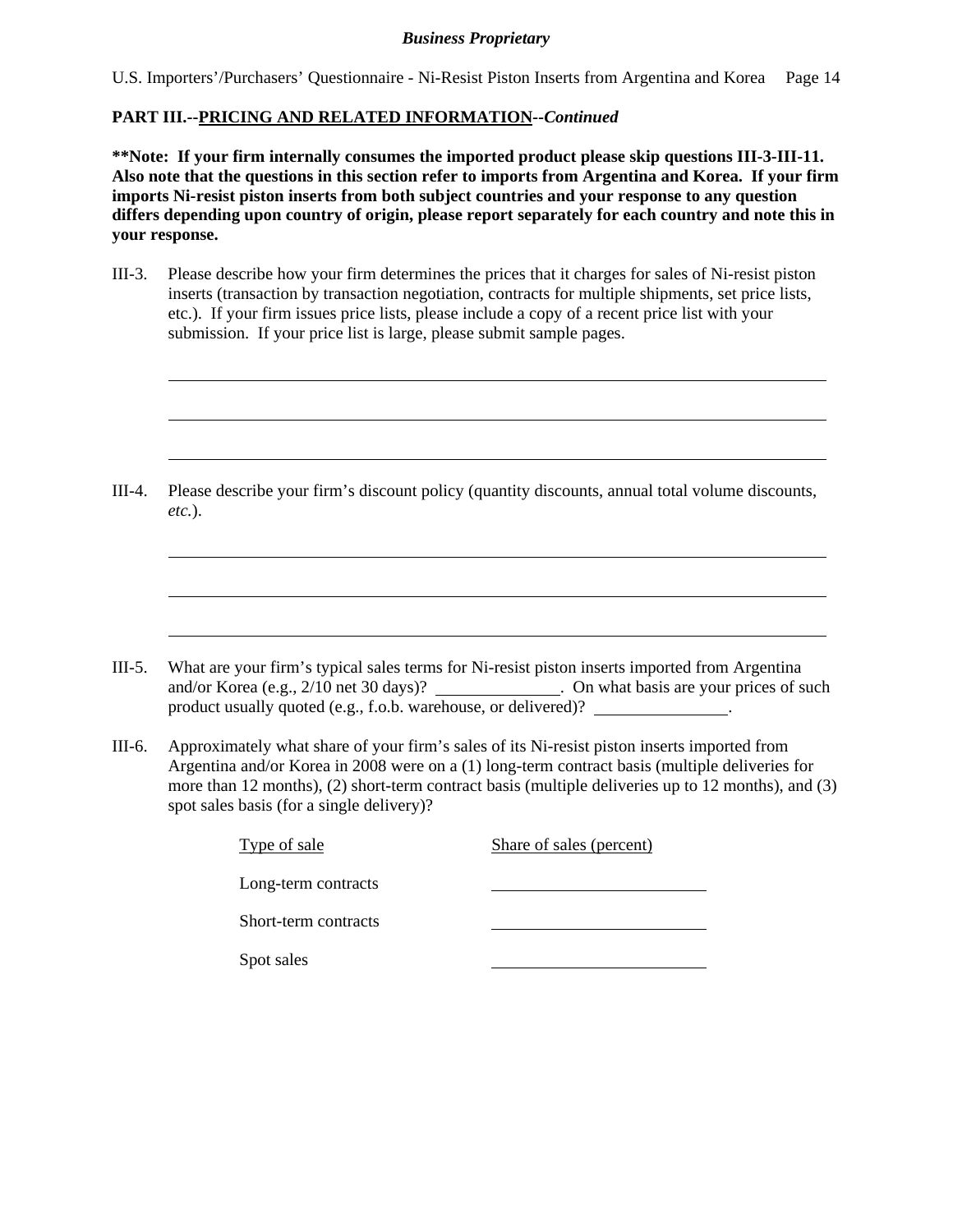|  |  | U.S. Importers'/Purchasers' Questionnaire - Ni-Resist Piston Inserts from Argentina and Korea Page 15 |  |
|--|--|-------------------------------------------------------------------------------------------------------|--|
|  |  |                                                                                                       |  |

#### **PART III.--PRICING AND RELATED INFORMATION***--Continued*

| $III-7.$ | If you sell on a long-term contract basis, please answer the following questions with respect to |
|----------|--------------------------------------------------------------------------------------------------|
|          | provisions of a typical long-term contract.                                                      |

|        | (a)                                                                                                                                     |                                                                                                                                                   |  |  |  |
|--------|-----------------------------------------------------------------------------------------------------------------------------------------|---------------------------------------------------------------------------------------------------------------------------------------------------|--|--|--|
|        | (b)                                                                                                                                     | Can prices be renegotiated during the contract period?                                                                                            |  |  |  |
|        | (c)                                                                                                                                     | Does the contract fix quantity, price, or both?                                                                                                   |  |  |  |
|        | (d)                                                                                                                                     | Does the contract have a meet or release provision?                                                                                               |  |  |  |
| III-8. |                                                                                                                                         | If you sell on a short-term contract basis, please answer the following questions with respect to<br>provisions of a typical short-term contract. |  |  |  |
|        | (a)                                                                                                                                     |                                                                                                                                                   |  |  |  |
|        | (b)                                                                                                                                     | Can prices be renegotiated during the contract period?                                                                                            |  |  |  |
|        | (c)                                                                                                                                     | Does the contract fix quantity, price, or both?                                                                                                   |  |  |  |
|        | (d)                                                                                                                                     | Does the contract have a meet or release provision?                                                                                               |  |  |  |
| III-9. | What is the average lead time between a customer's order and the date of delivery for your firm's<br>sales of Ni-resist piston inserts? |                                                                                                                                                   |  |  |  |

| Source            | Share of sales,<br>2008 | Lead time |
|-------------------|-------------------------|-----------|
| From inventory    |                         |           |
| Produced to order |                         |           |
| <b>Total</b>      | 100 %                   |           |
|                   |                         |           |

- III-10. (a) What is the approximate percentage of the total delivered cost of Ni-resist piston inserts that is accounted for by  $\hat{U}$ . S. inland transportation costs? \_\_\_\_\_ percent.
	- (b) Who generally arranges the transportation to your customers' locations? (check one)  $\Box$ Your firm  $\Box$  or purchaser
	- (c) What proportion of your sales occur within 100 miles of your storage or production facility? <u>percent</u>. Within 101 to 1,000 miles? percent. Over 1,000 miles? percent.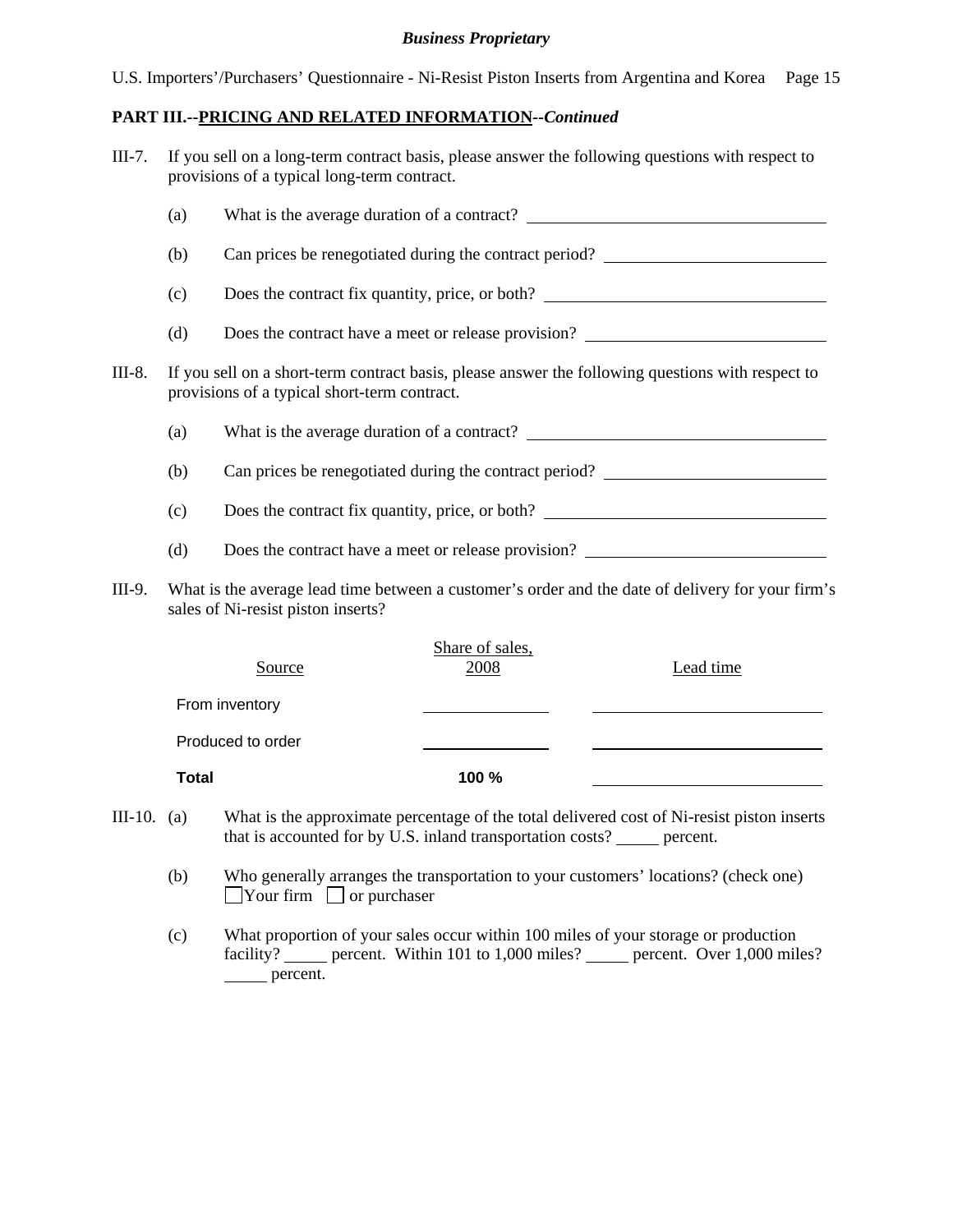U.S. Importers'/Purchasers' Questionnaire - Ni-Resist Piston Inserts from Argentina and Korea Page 16

# **PART III.--PRICING AND RELATED INFORMATION***--Continued*

III-11. What is the geographic market area in the United States served by your firm's Ni-resist piston inserts? (check all that apply)

|         | Northeast                                                                                                                                                                                                          | Mid-Atlantic           |  | Midwest                       | Southeast |  |
|---------|--------------------------------------------------------------------------------------------------------------------------------------------------------------------------------------------------------------------|------------------------|--|-------------------------------|-----------|--|
|         | Southwest                                                                                                                                                                                                          | <b>Rocky Mountains</b> |  | <b>West Coast</b>             | Northwest |  |
|         | National                                                                                                                                                                                                           | Other (describe:       |  |                               |           |  |
| III-12. | Describe the end uses of the Ni-resist piston inserts that you import from Argentina and/or Korea.<br>For each end-use product, what percentage of the total cost is accounted for by Ni-resist piston<br>inserts? |                        |  |                               |           |  |
|         | End use                                                                                                                                                                                                            |                        |  | Share of total cost (percent) |           |  |
|         |                                                                                                                                                                                                                    |                        |  |                               |           |  |
|         |                                                                                                                                                                                                                    |                        |  |                               |           |  |
|         |                                                                                                                                                                                                                    |                        |  |                               |           |  |
|         |                                                                                                                                                                                                                    |                        |  |                               |           |  |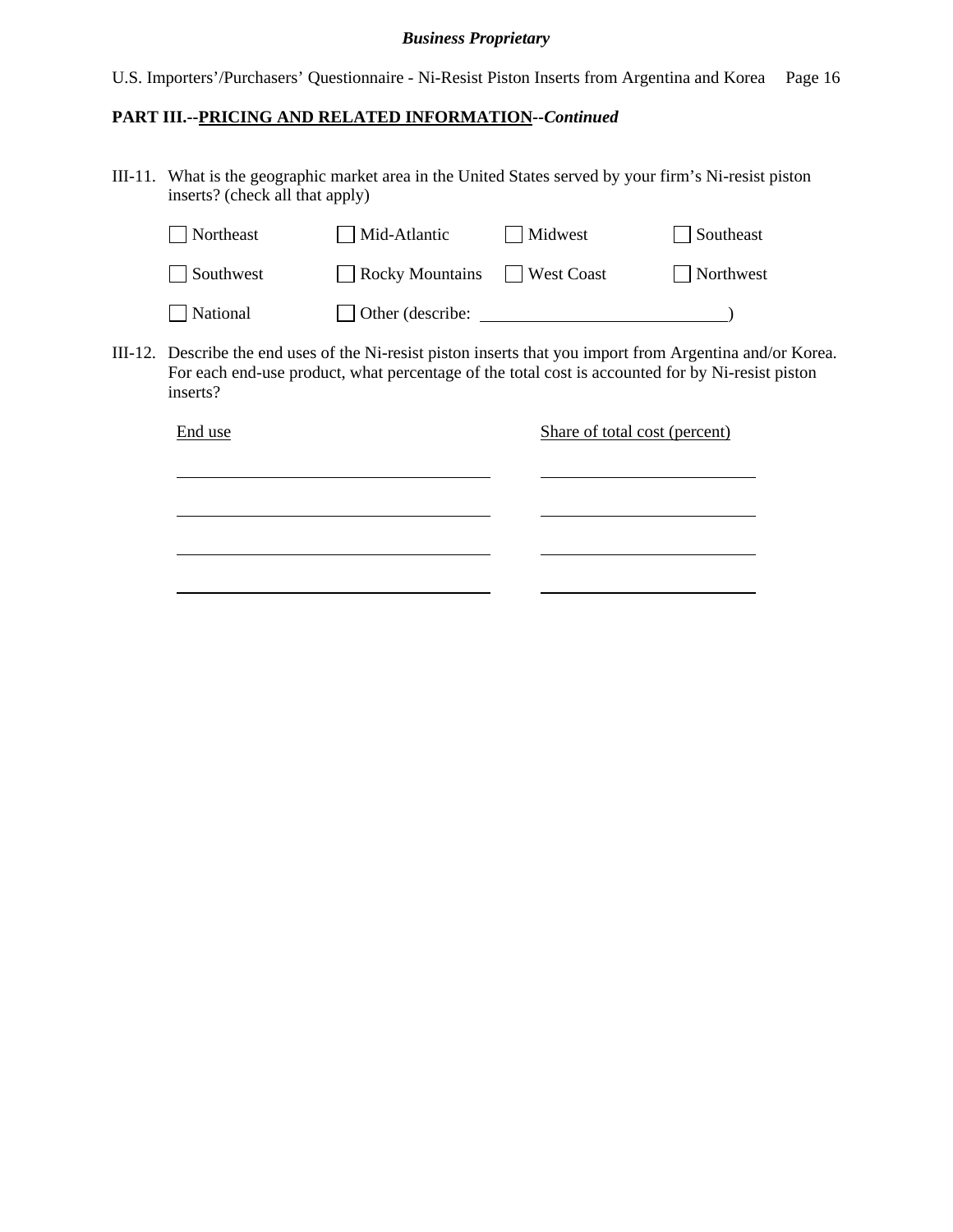U.S. Importers'/Purchasers' Questionnaire - Ni-Resist Piston Inserts from Argentina and Korea Page 17

# **PART III.--PRICING AND RELATED INFORMATION***--Continued*

| III-13. (a) |         | Can other products be substituted for Ni-resist piston inserts?                                                                                                                                                                                                                               |  |  |  |
|-------------|---------|-----------------------------------------------------------------------------------------------------------------------------------------------------------------------------------------------------------------------------------------------------------------------------------------------|--|--|--|
|             |         | $\Box$ No<br>Yes--Please list these substitute products in order of importance.                                                                                                                                                                                                               |  |  |  |
|             |         | (i)                                                                                                                                                                                                                                                                                           |  |  |  |
|             |         | (ii)<br>the contract of the contract of the contract of the contract of the contract of                                                                                                                                                                                                       |  |  |  |
|             |         | (iii)                                                                                                                                                                                                                                                                                         |  |  |  |
|             | (b)     | For each possible substitute product, please give examples of applications and end uses<br>for which they are substitutes.                                                                                                                                                                    |  |  |  |
|             |         |                                                                                                                                                                                                                                                                                               |  |  |  |
|             | (c)     | Have changes in the prices of these products affected the price for Ni-resist piston<br>inserts?                                                                                                                                                                                              |  |  |  |
|             |         | $\Box$ No<br>$\Box$ Yes--To what degree do changes in their prices affect the price for<br>Ni-resist piston inserts? Does this effect have a time lag? If so, how<br>long is the time lag for each substitute product? Does this vary by type<br>of Ni-resist piston insert or final end use? |  |  |  |
|             |         |                                                                                                                                                                                                                                                                                               |  |  |  |
|             | demand? | III-14. How has the demand within the United States (and outside the United States if known) for Ni-<br>resist piston inserts changed since January 1, 2006? What principal factors affect changes in                                                                                         |  |  |  |
|             |         | No Change<br>Increase<br>Decrease                                                                                                                                                                                                                                                             |  |  |  |
|             |         |                                                                                                                                                                                                                                                                                               |  |  |  |
|             |         |                                                                                                                                                                                                                                                                                               |  |  |  |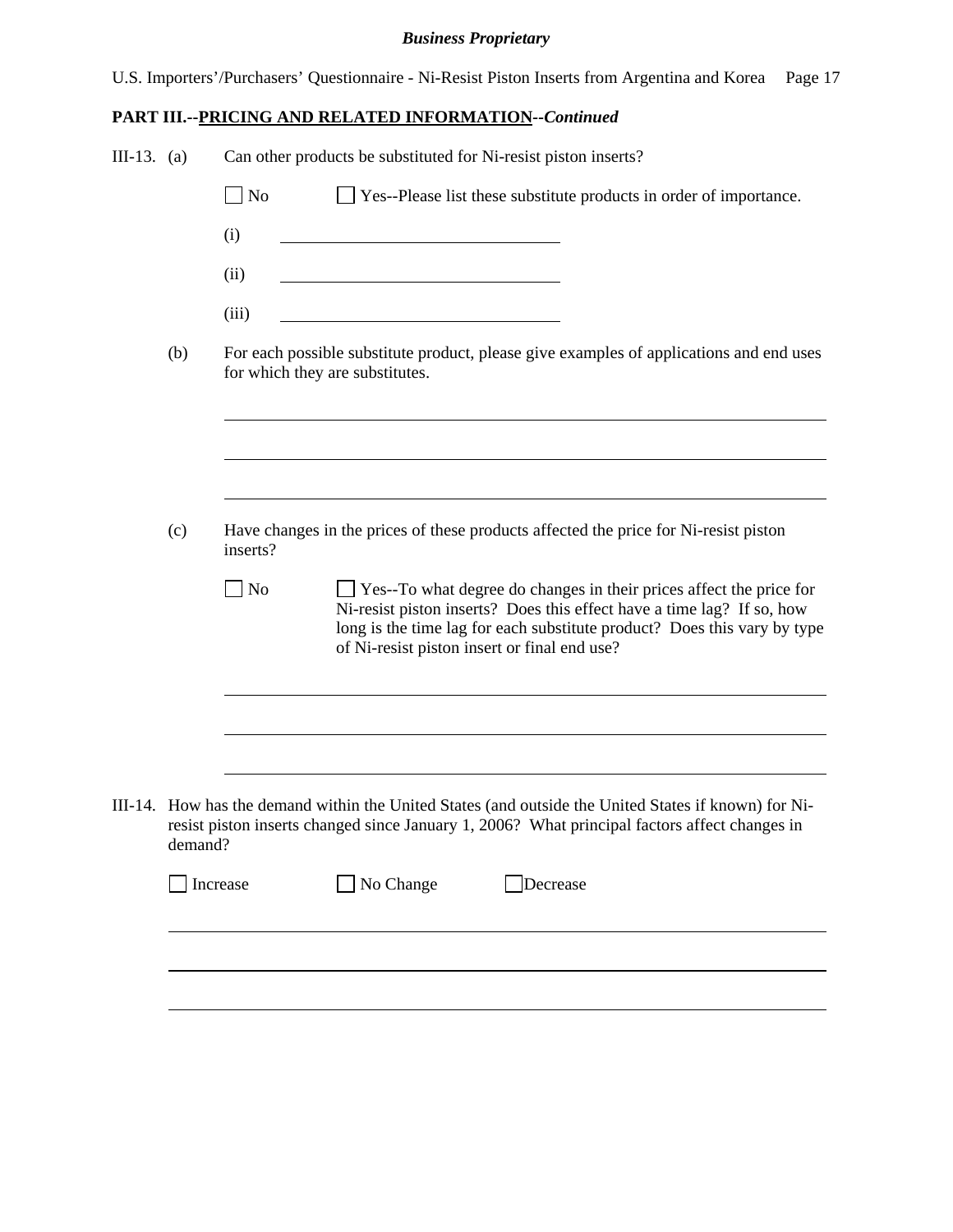U.S. Importers'/Purchasers' Questionnaire - Ni-Resist Piston Inserts from Argentina and Korea Page 18

# **PART III.--PRICING AND RELATED INFORMATION***--Continued*

III-15. Have there been any significant changes in the product range or marketing of Ni-resist piston inserts since January 1, 2006?

 $\overline{a}$ 

No **No** Yes-- Please describe.

III-16. Are Ni-resist piston inserts produced in the United States and in other countries interchangeable (*i.e.*, can they physically be used in the same applications)? Please indicate below, using "A" to indicate that the products from a specified country-pair are always interchangeable, "F" to indicate that the products are frequently interchangeable, "S" to indicate that the products are sometimes interchangeable, "N" to indicate that the products are never interchangeable, and "0" to indicate no familiarity with products from a specified country-pair.<sup>1</sup>

| Country-pair         | <b>United States</b>                                                                                                                                                                         | Argentina | Korea | Other countries |  |  |
|----------------------|----------------------------------------------------------------------------------------------------------------------------------------------------------------------------------------------|-----------|-------|-----------------|--|--|
| <b>United States</b> |                                                                                                                                                                                              |           |       |                 |  |  |
| Argentina            |                                                                                                                                                                                              |           |       |                 |  |  |
| Korea                |                                                                                                                                                                                              |           |       |                 |  |  |
|                      | <sup>1</sup> For any country-pair producing Ni-resist piston inserts which are sometimes or never interchangeable,<br>please explain the factors that limit or preclude interchangeable use: |           |       |                 |  |  |
|                      |                                                                                                                                                                                              |           |       |                 |  |  |
|                      |                                                                                                                                                                                              |           |       |                 |  |  |
|                      |                                                                                                                                                                                              |           |       |                 |  |  |
|                      |                                                                                                                                                                                              |           |       |                 |  |  |
|                      |                                                                                                                                                                                              |           |       |                 |  |  |
|                      |                                                                                                                                                                                              |           |       |                 |  |  |
|                      |                                                                                                                                                                                              |           |       |                 |  |  |
|                      |                                                                                                                                                                                              |           |       |                 |  |  |
|                      |                                                                                                                                                                                              |           |       |                 |  |  |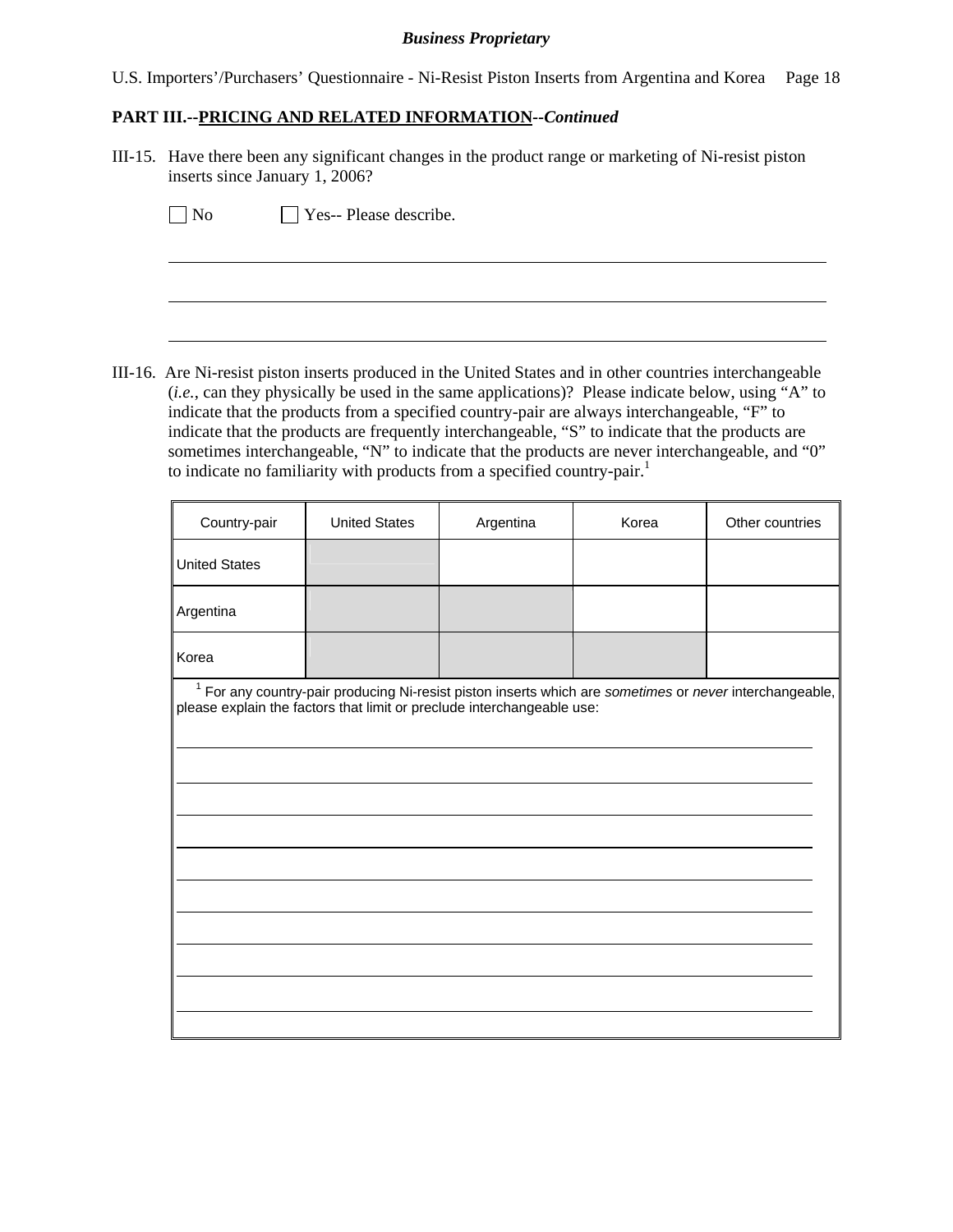# **PART III.--PRICING AND RELATED INFORMATION***--Continued*

III-17. Are differences other than price (*i.e.*, quality, availability, transportation network, product range, technical support, *etc.*) between Ni-resist piston inserts produced in the United States and in other countries a significant factor in your firm's sales of the products? Please indicate below, using "A" to indicate that such differences are always significant, "F" to indicate that such differences are frequently significant, "S" to indicate that such differences are sometimes significant, "N" to indicate that such differences are never significant, and "0" to indicate no familiarity with products from a specified country-pair.<sup>1</sup>

| Country-pair         | <b>United States</b>                                                                                                                                                                         | Argentina | Korea | Other countries |  |  |  |
|----------------------|----------------------------------------------------------------------------------------------------------------------------------------------------------------------------------------------|-----------|-------|-----------------|--|--|--|
| <b>United States</b> |                                                                                                                                                                                              |           |       |                 |  |  |  |
| Argentina            |                                                                                                                                                                                              |           |       |                 |  |  |  |
| Korea                |                                                                                                                                                                                              |           |       |                 |  |  |  |
|                      | <sup>1</sup> For any country-pair producing Ni-resist piston inserts which are sometimes or never interchangeable,<br>please explain the factors that limit or preclude interchangeable use: |           |       |                 |  |  |  |
|                      |                                                                                                                                                                                              |           |       |                 |  |  |  |
|                      |                                                                                                                                                                                              |           |       |                 |  |  |  |
|                      |                                                                                                                                                                                              |           |       |                 |  |  |  |
|                      |                                                                                                                                                                                              |           |       |                 |  |  |  |
|                      |                                                                                                                                                                                              |           |       |                 |  |  |  |
|                      |                                                                                                                                                                                              |           |       |                 |  |  |  |
|                      |                                                                                                                                                                                              |           |       |                 |  |  |  |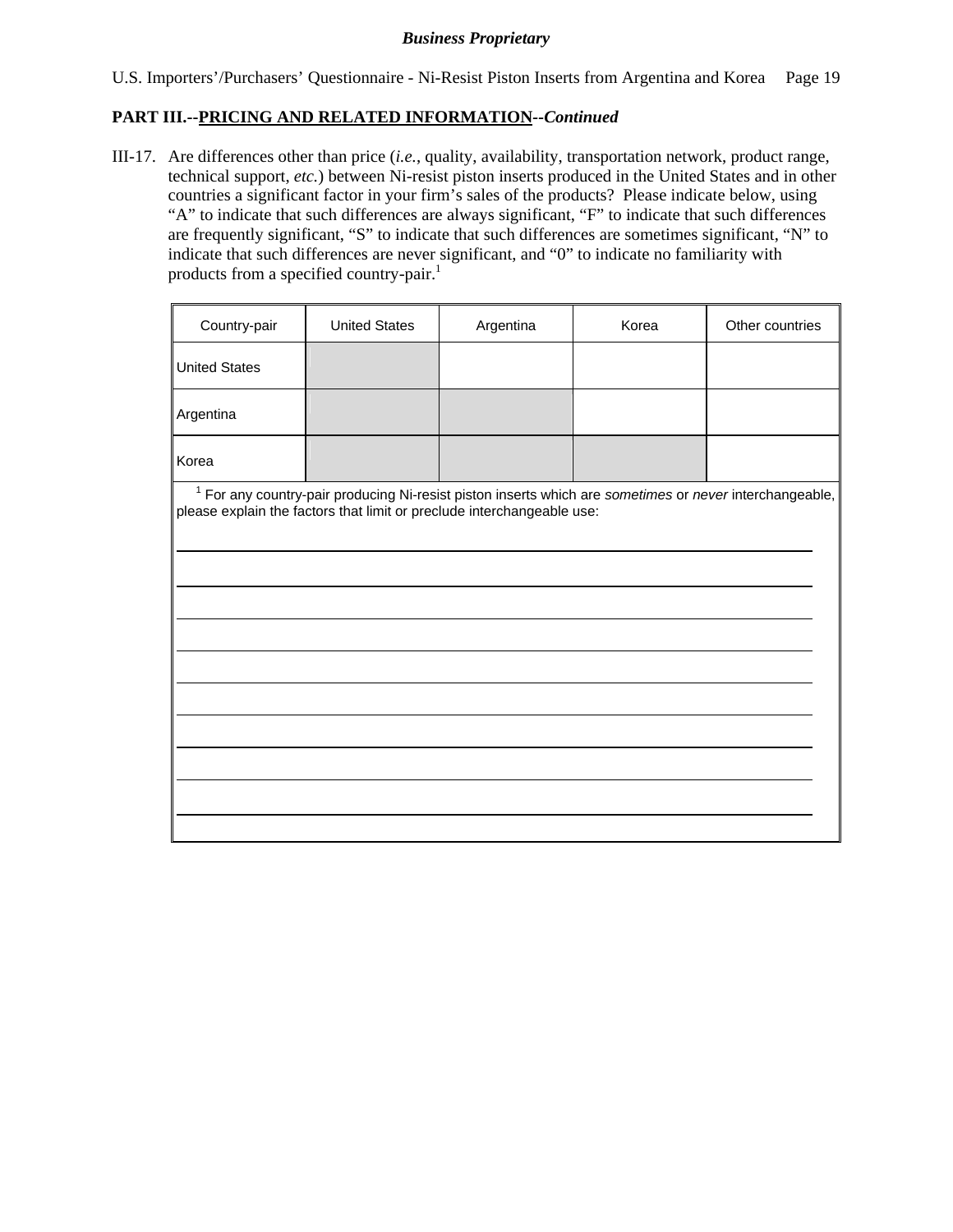U.S. Importers'/Purchasers' Questionnaire - Ni-Resist Piston Inserts from Argentina and Korea Page 20

# **PART III.--PRICING AND RELATED INFORMATION***--Continued*

#### **\*\*Note: If your firm internally consumes the imported product please skip question III-18.**

III-18. Please identify below the names and addresses of your firm's 10 largest customers for Ni-resist piston inserts during 2006-2008. Please also provide the name and telephone number of a contact person and the share of the quantity of your firm's total shipments of Ni-resist piston inserts from Argentina and/or Korea that each of these customers accounted for in 2008.

| No.              | <b>Customer's name</b> | Street address (not P.O.<br>box), city, state, and zip<br>code | <b>Contact person</b> | Area<br>code and<br>telephone<br>number | Share of<br>2008<br>sales<br>$(\%)$ |
|------------------|------------------------|----------------------------------------------------------------|-----------------------|-----------------------------------------|-------------------------------------|
| $\mathbf{1}$     |                        |                                                                |                       |                                         |                                     |
| $\mathbf{2}$     |                        |                                                                |                       |                                         |                                     |
| $\mathbf{3}$     |                        |                                                                |                       |                                         |                                     |
| $\pmb{4}$        |                        |                                                                |                       |                                         |                                     |
| $5\phantom{a}$   |                        |                                                                |                       |                                         |                                     |
| $\bf 6$          |                        |                                                                |                       |                                         |                                     |
| $\overline{7}$   |                        |                                                                |                       |                                         |                                     |
| $\bf8$           |                        |                                                                |                       |                                         |                                     |
| $\boldsymbol{9}$ |                        |                                                                |                       |                                         |                                     |
| 10               |                        |                                                                |                       |                                         |                                     |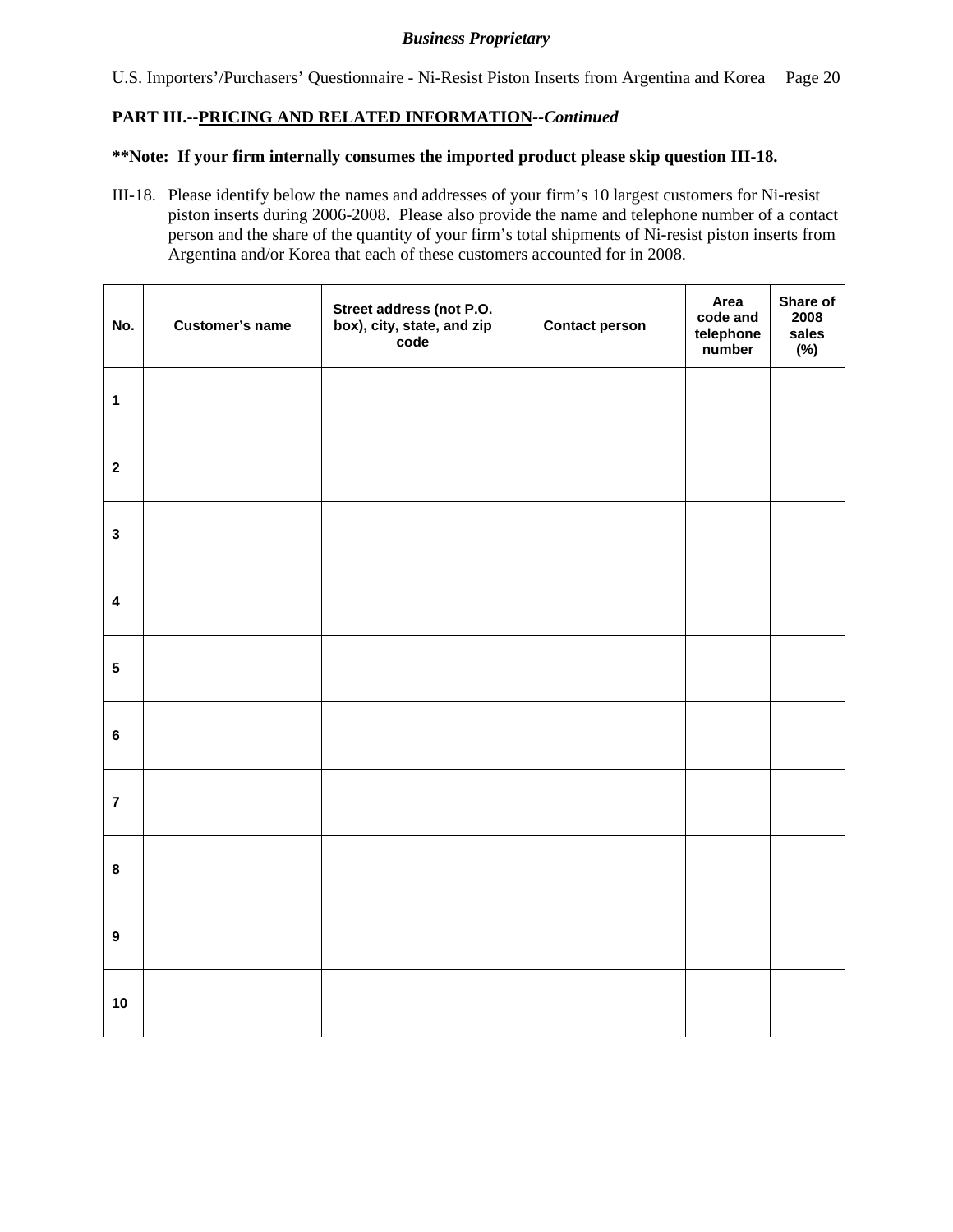U.S. Importers'/Purchasers' Questionnaire - Ni-Resist Piston Inserts from Argentina and Korea Page 21

# **PART IV.--MARKET CHARACTERISTICS AND PURCHASING PRACTICES**

Further information on this part of the questionnaire can be obtained from Ioana Mic (202-205-3196, ioana.mic@usitc.gov)

IV-1. If the relative levels of your firm's purchases of Ni-resist piston inserts from different sources (both domestic and foreign) have changed in the last three years, please state whether the relative share from that country has increased or decreased, and state the reason.

| Source of purchases      | <b>Trend</b> | <b>Explanation for trend</b> |
|--------------------------|--------------|------------------------------|
| <b>The United States</b> | Decreased    |                              |
|                          | Increased    |                              |
|                          | Constant     |                              |
|                          | Fluctuated   |                              |
| Argentina                | Decreased    |                              |
|                          | Increased    |                              |
|                          | Constant     |                              |
|                          | Fluctuated   |                              |
| Korea                    | Decreased    |                              |
|                          | Increased    |                              |
|                          | Constant     |                              |
|                          | Fluctuated   |                              |
| All other countries      | Decreased    |                              |
|                          | Increased    |                              |
|                          | Constant     |                              |
|                          | Fluctuated   |                              |

IV-2. If your firm is an end user of Ni-resist piston inserts, list in order of quantity of Ni-resist piston inserts consumed, the top 3 products for which your firm purchases Ni-resist piston inserts as a component part or input. Please indicate what percentage of the total cost is accounted for by Niresist piston inserts.

| Product you produce | Percent of cost accounted for by Ni-resist<br>piston inserts |
|---------------------|--------------------------------------------------------------|
|                     |                                                              |
|                     |                                                              |
|                     |                                                              |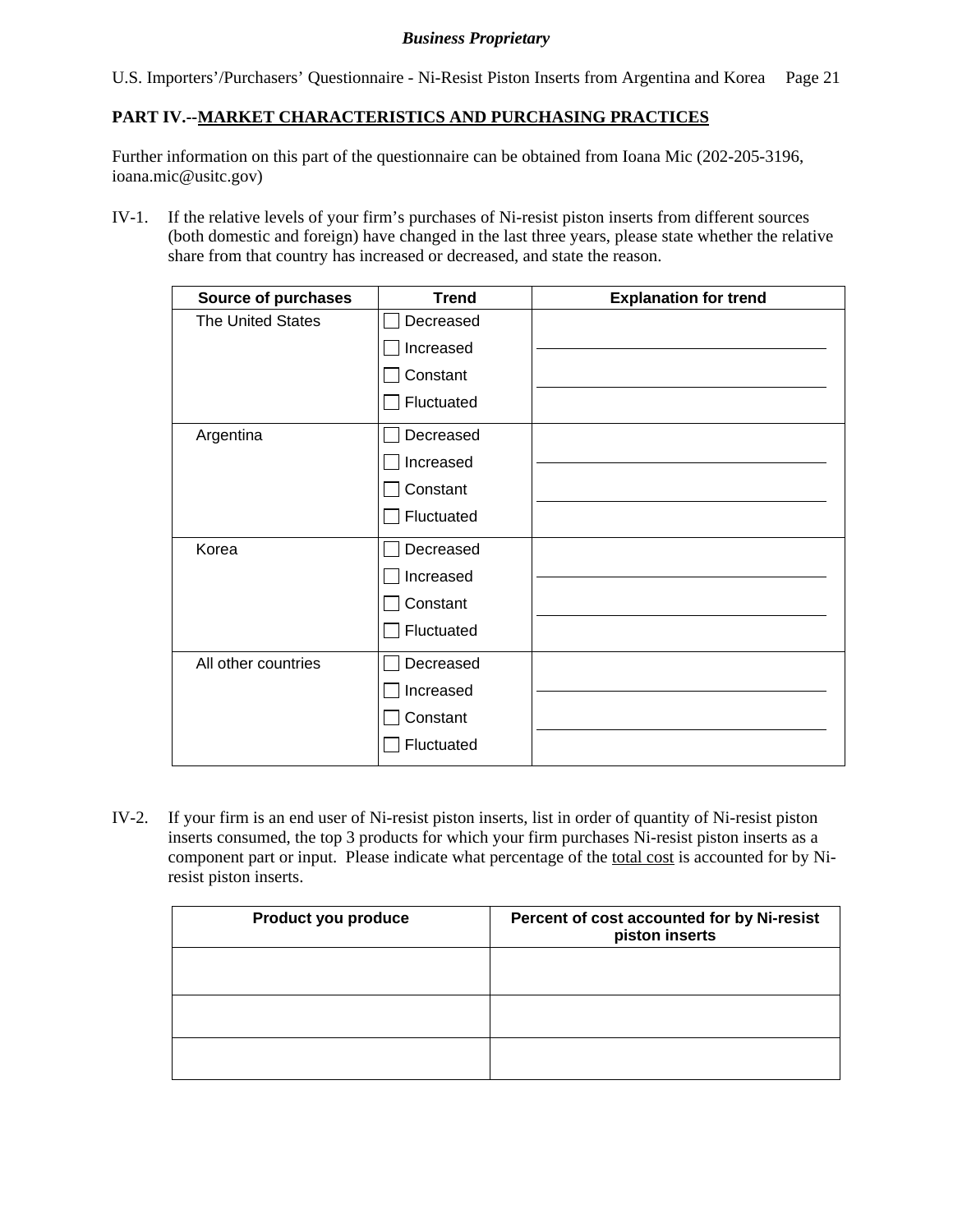|  |  | U.S. Importers'/Purchasers' Questionnaire - Ni-Resist Piston Inserts from Argentina and Korea Page 22 |  |
|--|--|-------------------------------------------------------------------------------------------------------|--|

# **PART IV.-- MARKET CHARACTERISTICS AND PURCHASING PRACTICES** *--Continued*

| $IV-3.$ | (a) If your firm is an end user of Ni-resist piston inserts, has the demand for your firm's final<br>products incorporating Ni-resist piston inserts changed since January 1, 2006?                                   |  |  |  |  |
|---------|-----------------------------------------------------------------------------------------------------------------------------------------------------------------------------------------------------------------------|--|--|--|--|
|         | Increased<br>No change<br>Decreased                                                                                                                                                                                   |  |  |  |  |
|         | (b) Has this had any effect on your firm's demand for Ni-resist piston inserts?                                                                                                                                       |  |  |  |  |
|         |                                                                                                                                                                                                                       |  |  |  |  |
| IV-4.   | Are you aware of any new suppliers, either foreign or domestic, that have entered the market in<br>the last 3 years?                                                                                                  |  |  |  |  |
|         | Yes--Please identify the firms.<br>$\overline{\phantom{a}}$ No                                                                                                                                                        |  |  |  |  |
|         |                                                                                                                                                                                                                       |  |  |  |  |
| $IV-5.$ | Do you require your suppliers to become certified or prequalified with respect to the quality,<br>chemistry, strength, or other performance characteristic of the Ni-resist piston inserts they sell to<br>your firm? |  |  |  |  |
|         | No<br>Yes--All purchases                                                                                                                                                                                              |  |  |  |  |
|         | Please provide a general description of the certification or qualification process and the time<br>required.                                                                                                          |  |  |  |  |
|         |                                                                                                                                                                                                                       |  |  |  |  |
| IV-6.   | Briefly describe the factors that you consider when qualifying a new supplier (e.g., quality of<br>product, reliability of supplier, etc.) and estimate the time it takes to certify or qualify a new<br>supplier.    |  |  |  |  |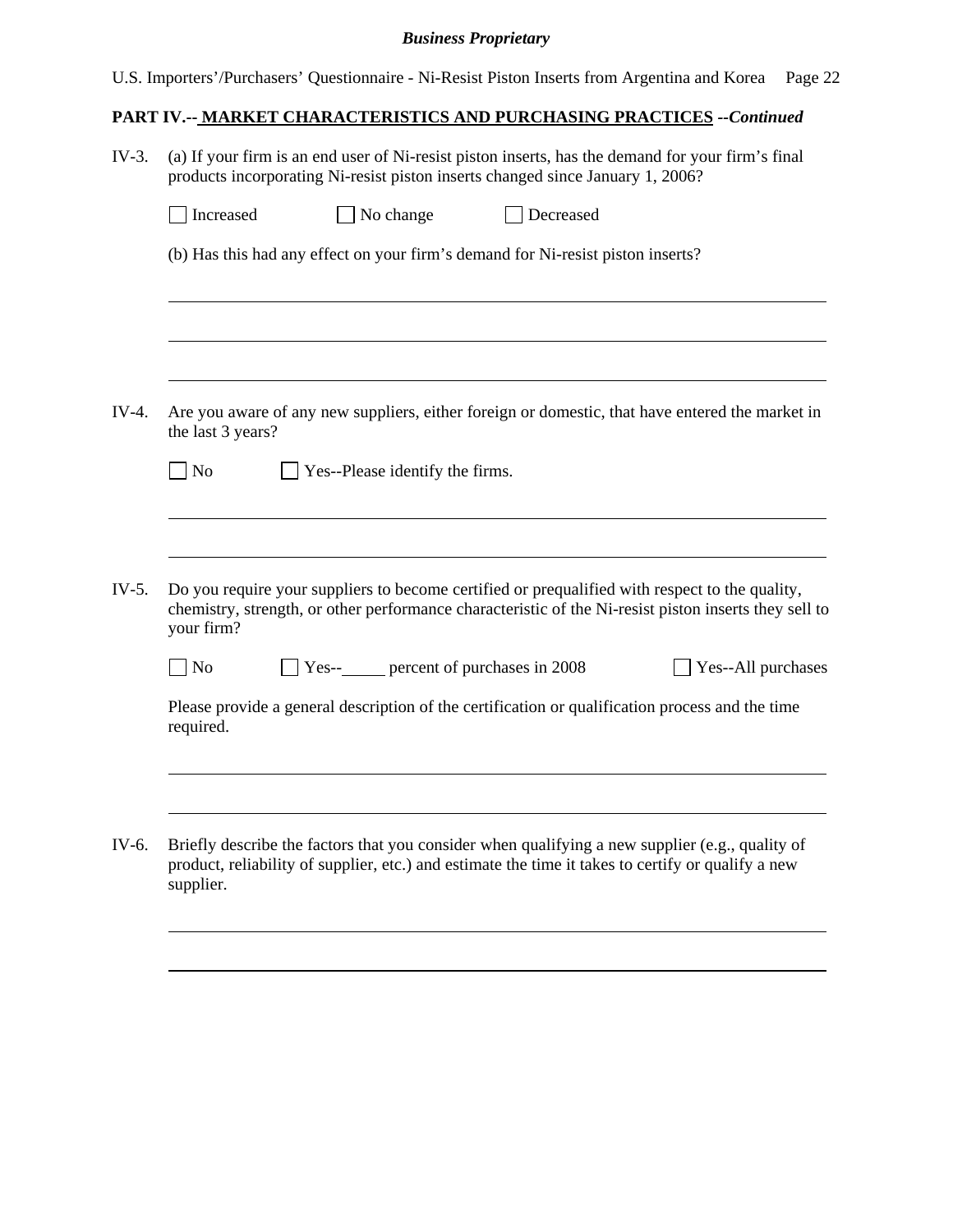U.S. Importers'/Purchasers' Questionnaire - Ni-Resist Piston Inserts from Argentina and Korea Page 23

#### **PART IV.-- MARKET CHARACTERISTICS AND PURCHASING PRACTICES** *--Continued*

IV-7. Since January 1, 2006, have any domestic or foreign producers failed in their attempts to certify or qualify their Ni-resist piston inserts with your firm or have any producers lost their approved status?

IV-8. (a) For the factors listed below, please rate each in terms of its importance in your purchase decision for Ni-resist piston inserts.

 $\overline{a}$ 

|                                                                                                                       | VERY<br><b>IMPORTANT</b> | <b>SOMEWHAT</b><br><b>IMPORTANT</b> | <b>NOT</b><br><b>IMPORTANT</b> |
|-----------------------------------------------------------------------------------------------------------------------|--------------------------|-------------------------------------|--------------------------------|
|                                                                                                                       |                          |                                     |                                |
|                                                                                                                       |                          |                                     |                                |
|                                                                                                                       |                          |                                     |                                |
|                                                                                                                       |                          |                                     |                                |
|                                                                                                                       |                          |                                     |                                |
|                                                                                                                       |                          |                                     |                                |
| Minimum qty requirements                                                                                              |                          |                                     |                                |
|                                                                                                                       |                          |                                     |                                |
|                                                                                                                       |                          |                                     |                                |
| Quality meets industry standards                                                                                      |                          |                                     |                                |
| Quality exceeds industry standards.                                                                                   |                          |                                     |                                |
|                                                                                                                       |                          |                                     |                                |
|                                                                                                                       |                          |                                     |                                |
| Technical support/service                                                                                             |                          |                                     |                                |
| U.S. transportation costs                                                                                             |                          |                                     |                                |
| Other (specify):                                                                                                      |                          |                                     |                                |
|                                                                                                                       |                          |                                     |                                |
| <u> 1980 - Jan Samuel Barbara, política estadounidense en la contrada de la contrada de la contrada de la contrad</u> |                          |                                     |                                |
| <u> 1989 - Johann Stoff, Amerikaansk politiker († 1908)</u>                                                           |                          |                                     |                                |

No Yes--Please identify these firms, the countries where they are located, and the reasons why they failed the certification/qualification process.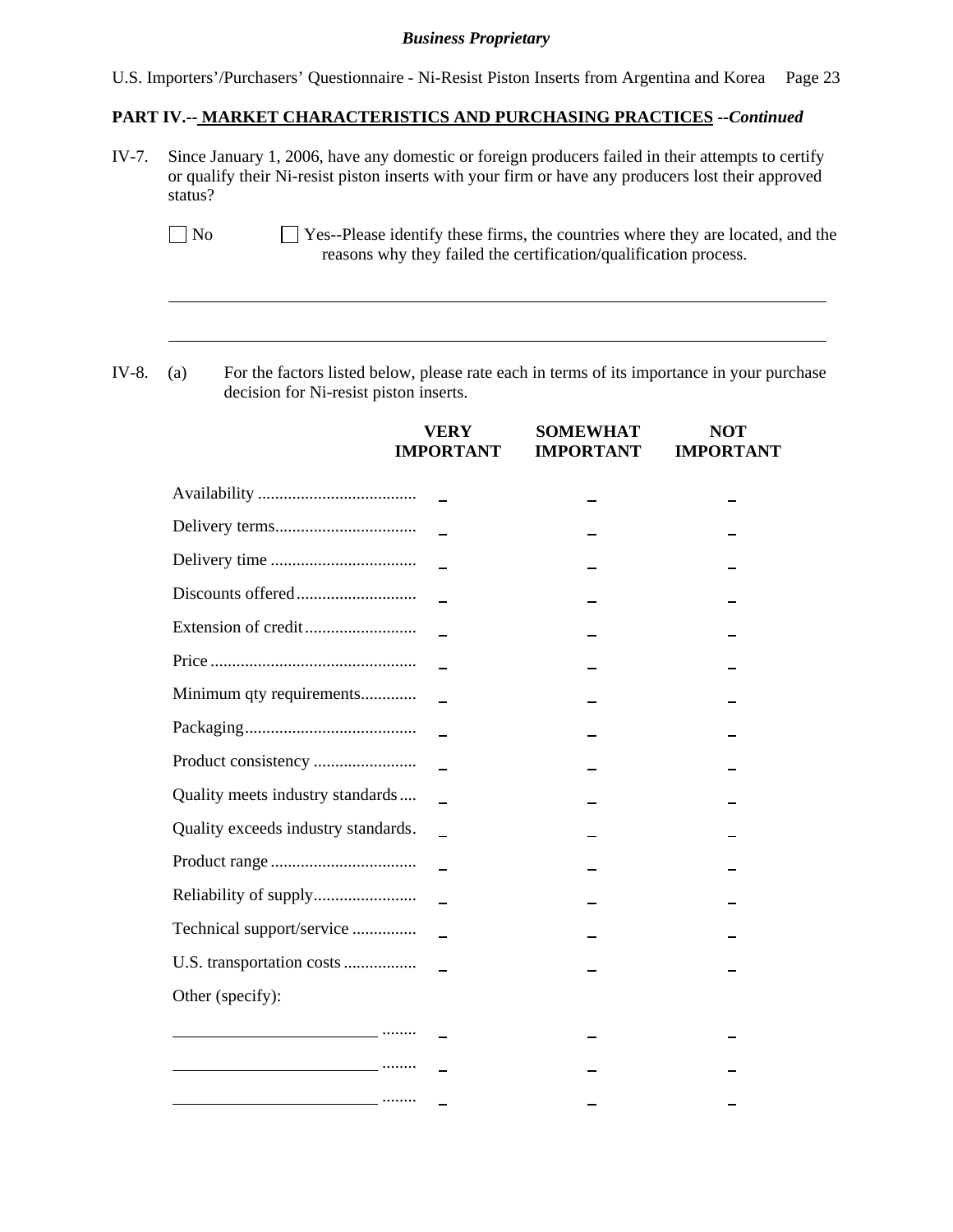| U.S. Importers'/Purchasers' Questionnaire - Ni-Resist Piston Inserts from Argentina and Korea Page 24 |  |
|-------------------------------------------------------------------------------------------------------|--|
|                                                                                                       |  |

# **PART IV.-- MARKET CHARACTERISTICS AND PURCHASING PRACTICES** *--Continued*

| IV-8. | Please list, in order of their importance, the three major factors generally considered by<br>(b)<br>your firm in deciding from whom to purchase Ni-resist piston inserts for any one order<br>(examples include current availability, extension of credit, prearranged contracts, price,<br>quality exceeding specifications or industry standards, range of supplier's product line,<br>traditional supplier, etc.). |                                                                                                                                                                                                                                      |                                                   |                                                                                                                                                                                                |                                                                                                             |
|-------|------------------------------------------------------------------------------------------------------------------------------------------------------------------------------------------------------------------------------------------------------------------------------------------------------------------------------------------------------------------------------------------------------------------------|--------------------------------------------------------------------------------------------------------------------------------------------------------------------------------------------------------------------------------------|---------------------------------------------------|------------------------------------------------------------------------------------------------------------------------------------------------------------------------------------------------|-------------------------------------------------------------------------------------------------------------|
|       |                                                                                                                                                                                                                                                                                                                                                                                                                        | (i)                                                                                                                                                                                                                                  |                                                   |                                                                                                                                                                                                |                                                                                                             |
|       |                                                                                                                                                                                                                                                                                                                                                                                                                        | (ii)                                                                                                                                                                                                                                 | <u> 1980 - Johann Barbara, martxa alemaniar a</u> |                                                                                                                                                                                                |                                                                                                             |
|       |                                                                                                                                                                                                                                                                                                                                                                                                                        | (iii)                                                                                                                                                                                                                                | <u> 1980 - Johann Barbara, martxa alemaniar a</u> |                                                                                                                                                                                                |                                                                                                             |
|       |                                                                                                                                                                                                                                                                                                                                                                                                                        |                                                                                                                                                                                                                                      |                                                   | Other factors or comments:                                                                                                                                                                     |                                                                                                             |
| IV-9. | inserts?                                                                                                                                                                                                                                                                                                                                                                                                               |                                                                                                                                                                                                                                      |                                                   | What characteristics does your firm consider when determining the quality of Ni-resist piston                                                                                                  |                                                                                                             |
|       |                                                                                                                                                                                                                                                                                                                                                                                                                        |                                                                                                                                                                                                                                      |                                                   |                                                                                                                                                                                                |                                                                                                             |
|       |                                                                                                                                                                                                                                                                                                                                                                                                                        |                                                                                                                                                                                                                                      |                                                   |                                                                                                                                                                                                | IV-10. How often does your firm purchase the Ni-resist piston inserts that are offered at the lowest price? |
|       | Always                                                                                                                                                                                                                                                                                                                                                                                                                 |                                                                                                                                                                                                                                      | Usually                                           | Sometimes                                                                                                                                                                                      | Never                                                                                                       |
|       |                                                                                                                                                                                                                                                                                                                                                                                                                        |                                                                                                                                                                                                                                      |                                                   | IV-11. Since January 1, 2006, did your firm switch purchases of Ni-resist piston inserts from U.S.<br>producers to suppliers of Ni-resist piston inserts imported from Argentina and/or Korea? |                                                                                                             |
|       | $\blacksquare$ No                                                                                                                                                                                                                                                                                                                                                                                                      |                                                                                                                                                                                                                                      |                                                   |                                                                                                                                                                                                | Yes - (Please list the country/countries)                                                                   |
|       | If yes, was price the reason for the shift?                                                                                                                                                                                                                                                                                                                                                                            |                                                                                                                                                                                                                                      |                                                   |                                                                                                                                                                                                |                                                                                                             |
|       | N <sub>o</sub>                                                                                                                                                                                                                                                                                                                                                                                                         | <u>the contract of the contract of the contract of the contract of the contract of the contract of the contract of the contract of the contract of the contract of the contract of the contract of the contract of the contract </u> | Yes                                               |                                                                                                                                                                                                |                                                                                                             |
|       |                                                                                                                                                                                                                                                                                                                                                                                                                        |                                                                                                                                                                                                                                      |                                                   | If price was not the reason for the shift, please list the reason(s) for the shift.                                                                                                            |                                                                                                             |
|       |                                                                                                                                                                                                                                                                                                                                                                                                                        |                                                                                                                                                                                                                                      |                                                   |                                                                                                                                                                                                |                                                                                                             |
|       |                                                                                                                                                                                                                                                                                                                                                                                                                        |                                                                                                                                                                                                                                      |                                                   |                                                                                                                                                                                                |                                                                                                             |